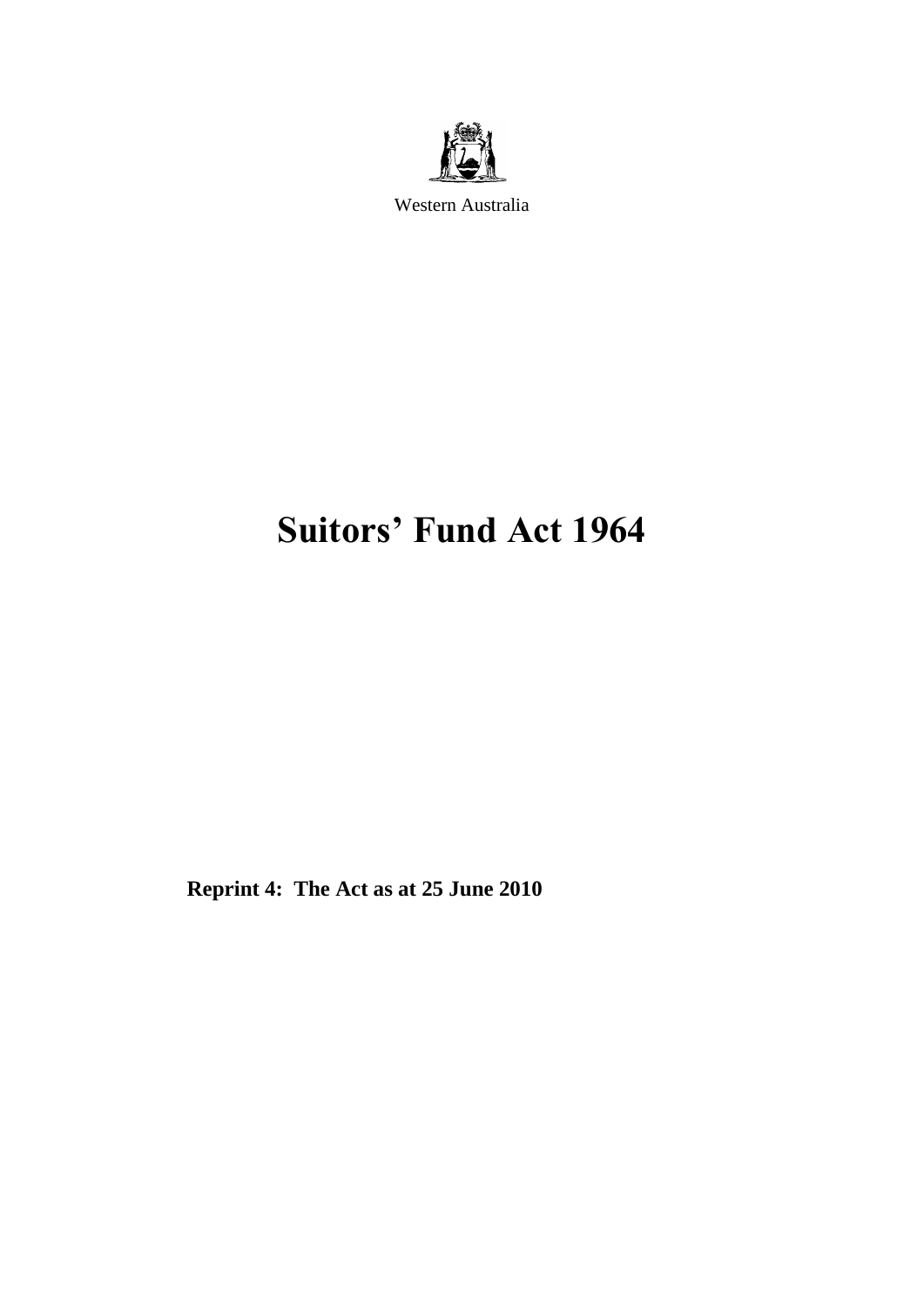#### **Guide for using this reprint**



#### *Endnotes, Compilation table, and Table of provisions that have not come into operation*

- 1. Details about the original Act and legislation that has amended its text are shown in the Compilation table in endnote 1, at the back of the reprint. The table also shows any previous reprint.
- 2. Validation, transitional, savings, modifying or other provisions identified in the Compilation table may be important. The table may refer to another endnote setting out the text of these provisions in full.
- 3. A table of provisions that have not come into operation, to be found in endnote 1a if it is needed, lists any provisions of the Act being reprinted that have not come into operation and any amendments that have not come into operation. The full text is set out in another endnote that is referred to in the table.

#### *Notes amongst text (italicised and within square brackets)*

1. If the reprint includes a section that was inserted, or has been amended, since the Act being reprinted was passed, editorial notes at the foot of the section give some history of how the section came to be as it is. If the section replaced an earlier section, no history of the earlier section is given (the full history of the Act is in the Compilation table).

Notes of this kind may also be at the foot of Schedules or headings.

- 2. The other kind of editorial note shows something has been -
	- removed (because it was repealed or deleted from the law); or
	- omitted under the *Reprints Act 1984* s. 7(4) (because, although still technically part of the text, it no longer has any effect).

The text of anything removed or omitted can be found in an earlier reprint (if there is one) or one of the written laws identified in the Compilation table.

#### *Reprint numbering and date*

- 1. The reprint number (in the footer of each page of the document) shows how many times the Act has been reprinted. For example, numbering a reprint as "Reprint 3" would mean that the reprint was the  $3<sup>rd</sup>$  reprint since the Act was passed. Reprint numbering was implemented as from 1 January 2003.
- 2. The information in the reprint is current on the date shown as the date as at which the Act is reprinted. That date is not the date when the reprint was published by the State Law Publisher and it is probably not the date when the most recent amendment had effect.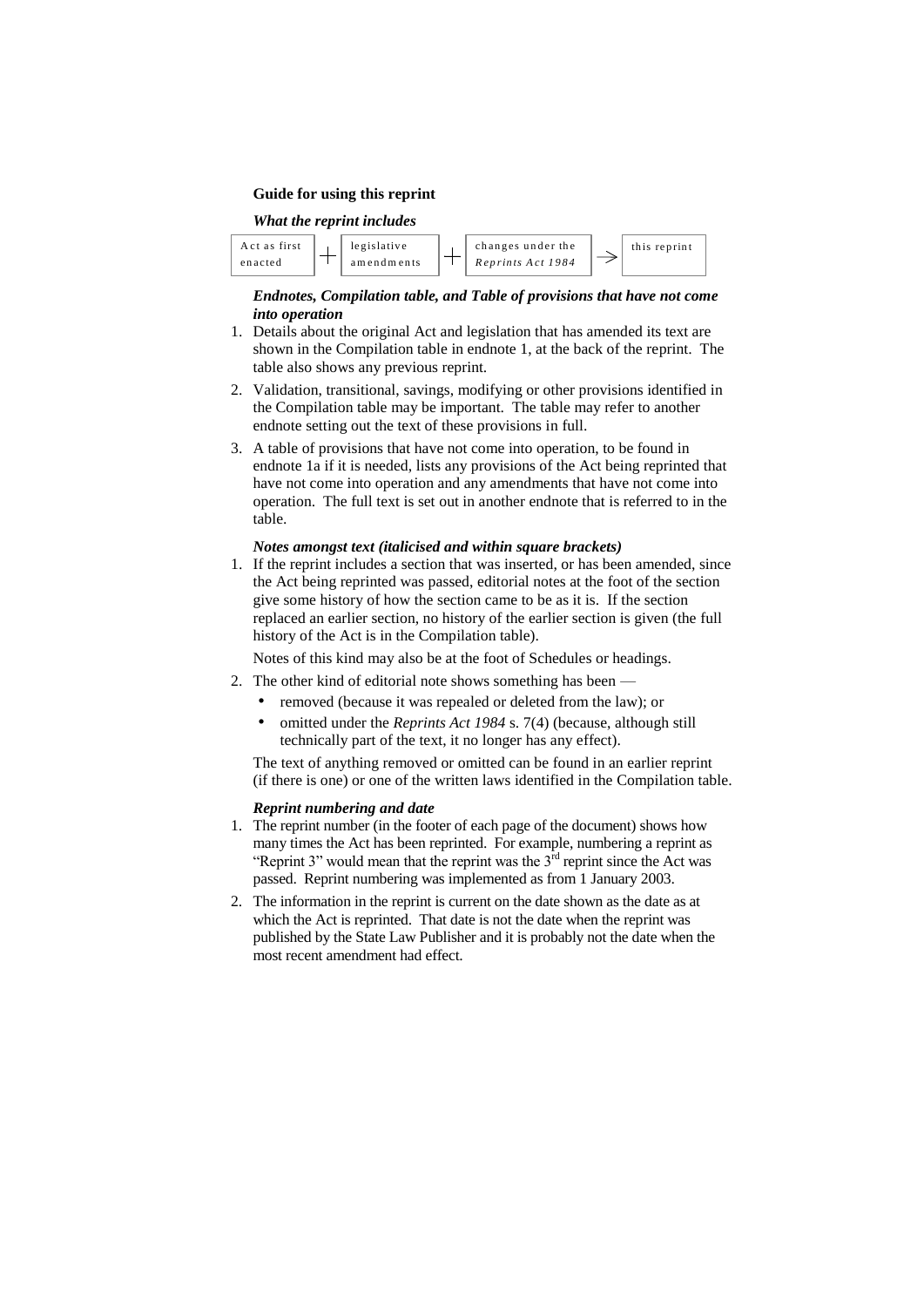**Reprinted under the**  *Reprints Act 1984* **as at 25 June 2010**

Western Australia

# **Suitors' Fund Act 1964**

#### **CONTENTS**

| 1.               | Short title                                            | 1  |
|------------------|--------------------------------------------------------|----|
| 2.               | Commencement                                           | 1  |
| 3.               | Terms used                                             | 1  |
| $\overline{4}$ . | Suitors' Fund established                              | 2  |
| 4A.              | Application of Financial Management Act 2006           |    |
|                  | and Auditor General Act 2006                           | 4  |
| 5.               | Fees to be paid to courts on issue of writs etc.       | 4  |
| 6.               | Department to advise Treasurer of number of writs      |    |
|                  | etc. issued                                            | 5  |
| 7.               | Payment from Fund only on direction of Board           | 5  |
| 8.               | Appeal Costs Board, constitution                       | 6  |
| 9.               | Board meetings                                         | 7  |
| 10.              | Successful appeal on question of law, indemnity        |    |
|                  | certificate may be granted                             | 7  |
| 11.              | Indemnity certificate entitles respondent to costs     |    |
|                  | from the Fund                                          | 8  |
| 12.              | Indemnity certificate vacated or inoperative in        |    |
|                  | certain circumstances                                  | 10 |
| 12A.             | Costs of trial where conviction quashed without        |    |
|                  | new trial may be met from Fund; cost certificates      | 12 |
| 13.              | No appeal lies against grant or refusal of certificate | 13 |
| 14.              | Costs of new trial etc. where proceedings aborted      |    |
|                  | etc. due to no fault of party may be met from Fund     | 14 |
|                  |                                                        |    |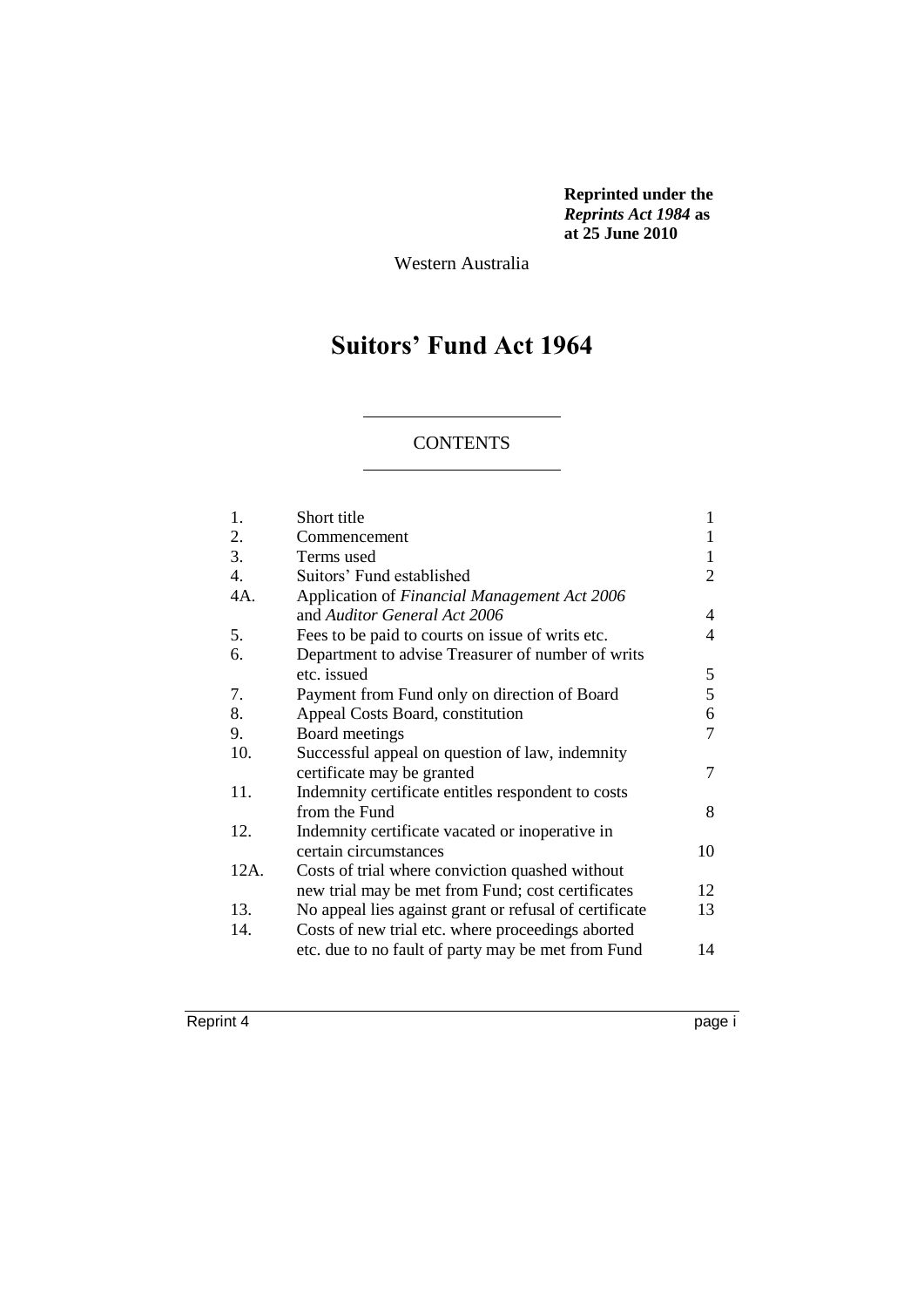|      | <b>Defined Terms</b>                               |    |
|------|----------------------------------------------------|----|
|      | Compilation table                                  | 22 |
|      | <b>Notes</b>                                       |    |
| 17.  | Regulations                                        | 21 |
| 16.  | Protection from personal liability                 | 21 |
| 15A. | Subsidiary and related corporations                | 20 |
|      | overturned on appeal may be met from Fund          | 19 |
| 15.  | Costs of appeal etc. where award of damages        |    |
|      | settlement may be met from Fund                    | 17 |
| 14B. | Costs of trial etc. where court refuses to approve |    |
|      | from Fund                                          | 16 |
| 14A. | Costs of legal representation of infant may be met |    |

page ii Reprint 4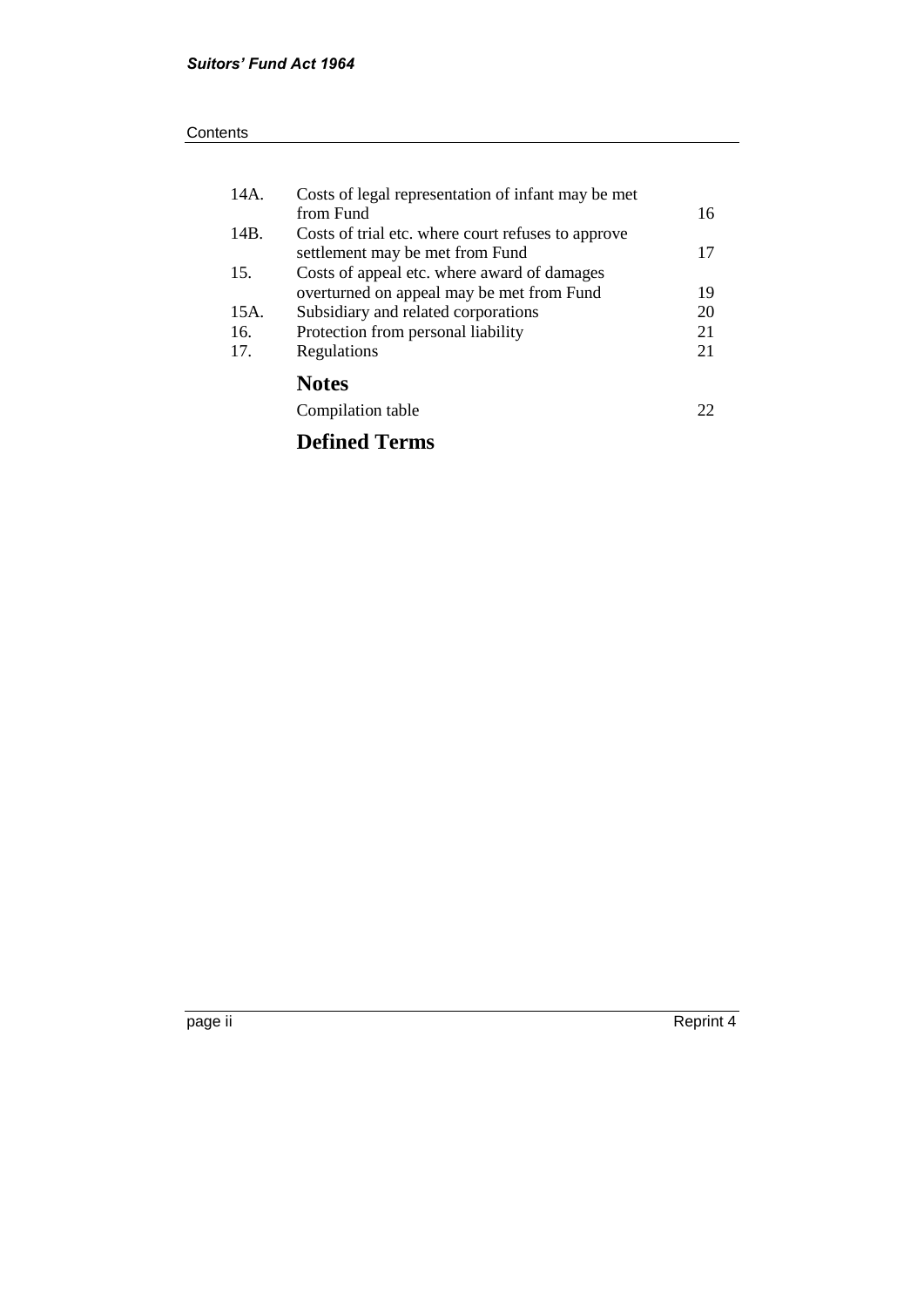

**Reprinted under the**  *Reprints Act 1984* **as at 25 June 2010**

Western Australia

# **Suitors' Fund Act 1964**

**An Act to make provision in respect of the liability for costs of certain litigation; to establish a Suitors' Fund to meet that liability; and for incidental and other purposes.**

#### **1. Short title**

This Act may be cited as the *Suitors' Fund Act 1964* <sup>1</sup> .

#### **2. Commencement**

- (1) Subject to subsection (2), this Act shall come into operation on a date to be fixed by proclamation  $<sup>1</sup>$ .</sup>
- (2) It shall not be necessary to proclaim that the whole Act shall come into operation on one day, but the several sections of this Act may be proclaimed to come into operation on such days as are respectively fixed by proclamation.

#### **3. Terms used**

In this Act unless the contrary intention appears —

*appeal* includes any proceeding by way of discharging or setting aside a judgment, a motion for a new trial, a case stated for the opinion of the Supreme Court on a question of law, an appeal under Part 2 of the *Criminal Appeals Act 2004*, and any other proceeding in the nature of an appeal;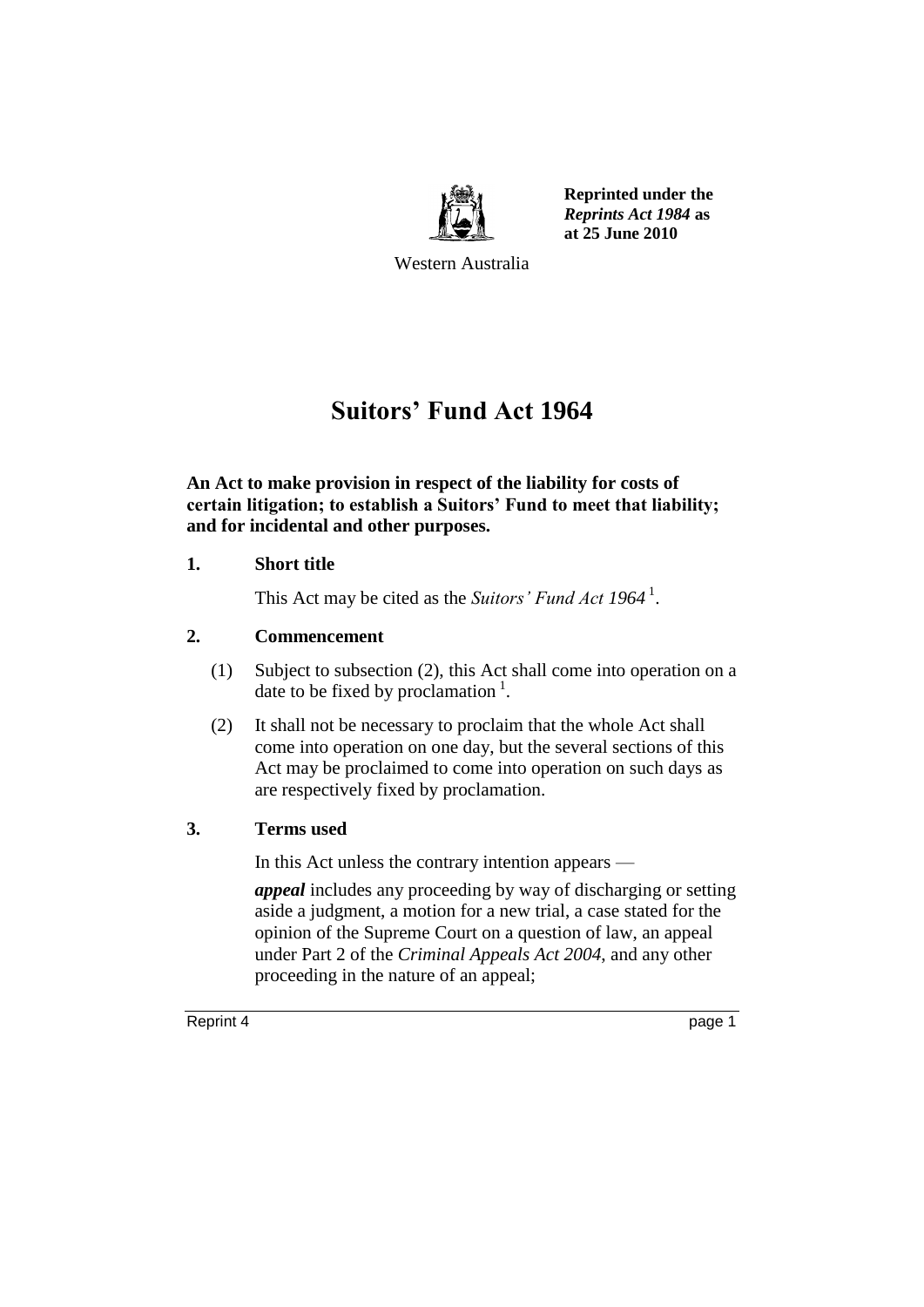*company* has the same meaning as it has in the *Corporations Act 2001* of the Commonwealth;

*costs* in relation to an appeal includes the costs of an application for an indemnity certificate or a costs certificate in respect of the appeal, but does not include costs incurred in a court of first instance except where otherwise expressly provided;

*costs certificate* means a costs certificate granted under section 12A;

*Department* means the department of the Public Service principally assisting the Minister in the administration of this Act;

*foreign company* means a foreign company within the meaning of the *Corporations Act 2001* of the Commonwealth, and a registrable Australian body (within the meaning of that Act) other than such a body formed or incorporated in the State;

*indemnity certificate* means an indemnity certificate granted under section 10;

*sequence of appeals* means a sequence of appeals in which each appeal that follows the last preceding appeal in the sequence is an appeal against the decision in the last preceding appeal;

*the Board* means the Appeal Costs Board constituted under this Act;

*the Fund* means the Suitors' Fund established under this Act.

*[Section 3 amended by No. 72 of 1969 s. 2; No. 57 of 1971 s. 3; No. 10 of 1982 s. 28; No. 58 of 1984 s. 2; No. 31 of 1993 s. 65; No. 34 of 1999 s. 61; No. 20 of 2003 s. 46; No. 59 of 2004 s. 141; No. 84 of 2004 s. 78.]*

#### **4. Suitors' Fund established**

- (1) An agency special purpose account called the Suitors' Fund is established under section 16 of the *Financial Management Act 2006*.
- (2) The following shall be credited to the Fund
	- (a) the amounts referred to in section  $6(2)$ ;

page 2 Reprint 4

**s. 4**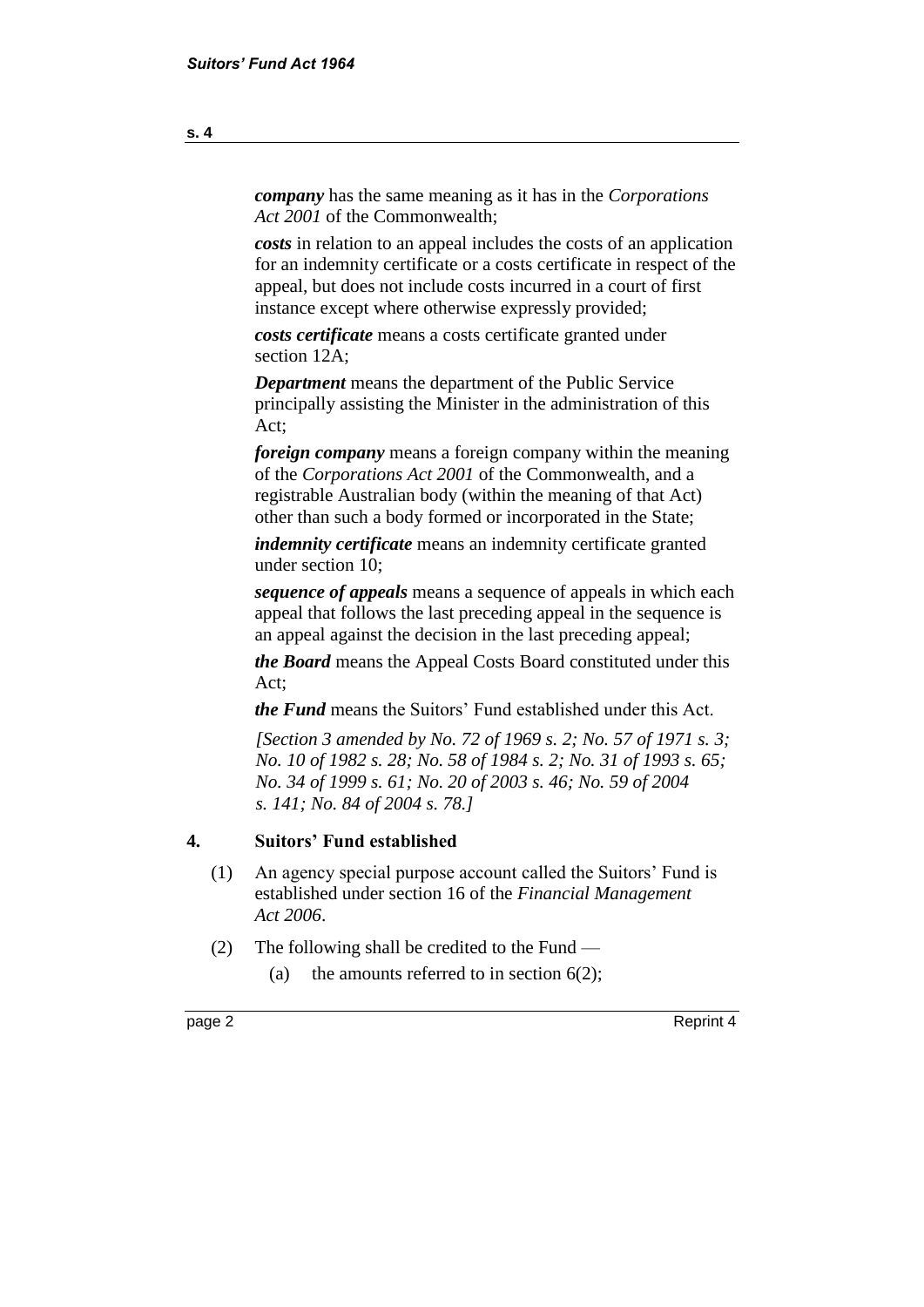- (b) any other moneys lawfully received by, made available to, or payable to the Board.
- (3) The amounts referred to in sections 11, 14, 14A, 14B, and 15 and the cost of the administration of this Act shall be charged to the Fund.
- (4) All interest derived from the investment of the Fund forms part of the Fund.
- (5) The Fund is, subject to this Act, under the direction, control and management of the Board.
- (6) Where the Board certifies in writing to the Treasurer that the amount of money standing to the credit of the Fund is, for the time being, insufficient for the purposes of this Act, the Board may borrow from the Treasurer such amounts as are sufficient for the time being to make up the deficiency.
- $(7)(a)$  Any amount advanced to the Fund pursuant to subsection  $(6)$ shall be subsequently repaid to the Treasurer from moneys standing to the credit of the Fund by the Board, when money is available to the Fund to make the repayment.
	- (b) The amount of any money so advanced by the Treasurer to the Fund is, while the money remains unpaid, a charge on the Fund.
	- (8) Where the Board certifies in writing to the Treasurer that any money standing to the credit of the Fund is not immediately required for the purposes of this Act the Treasurer may temporarily invest so much of the money as he considers practicable so to do, as trust funds may be invested under Part III of the *Trustees Act 1962* and shall cause all interest therefrom to be credited to the Fund.
	- (9) The accounts relating to the Fund shall be audited by the Auditor General.

*[Section 4 amended by No. 44 of 1977 s. 3; No. 58 of 1984 s. 3; No. 98 of 1985 s. 3; No. 49 of 1996 s. 64; No. 1 of 1997 s. 18; No. 28 of 2006 s. 47; No. 77 of 2006 Sch. 1 cl. 164(1) and (2).]*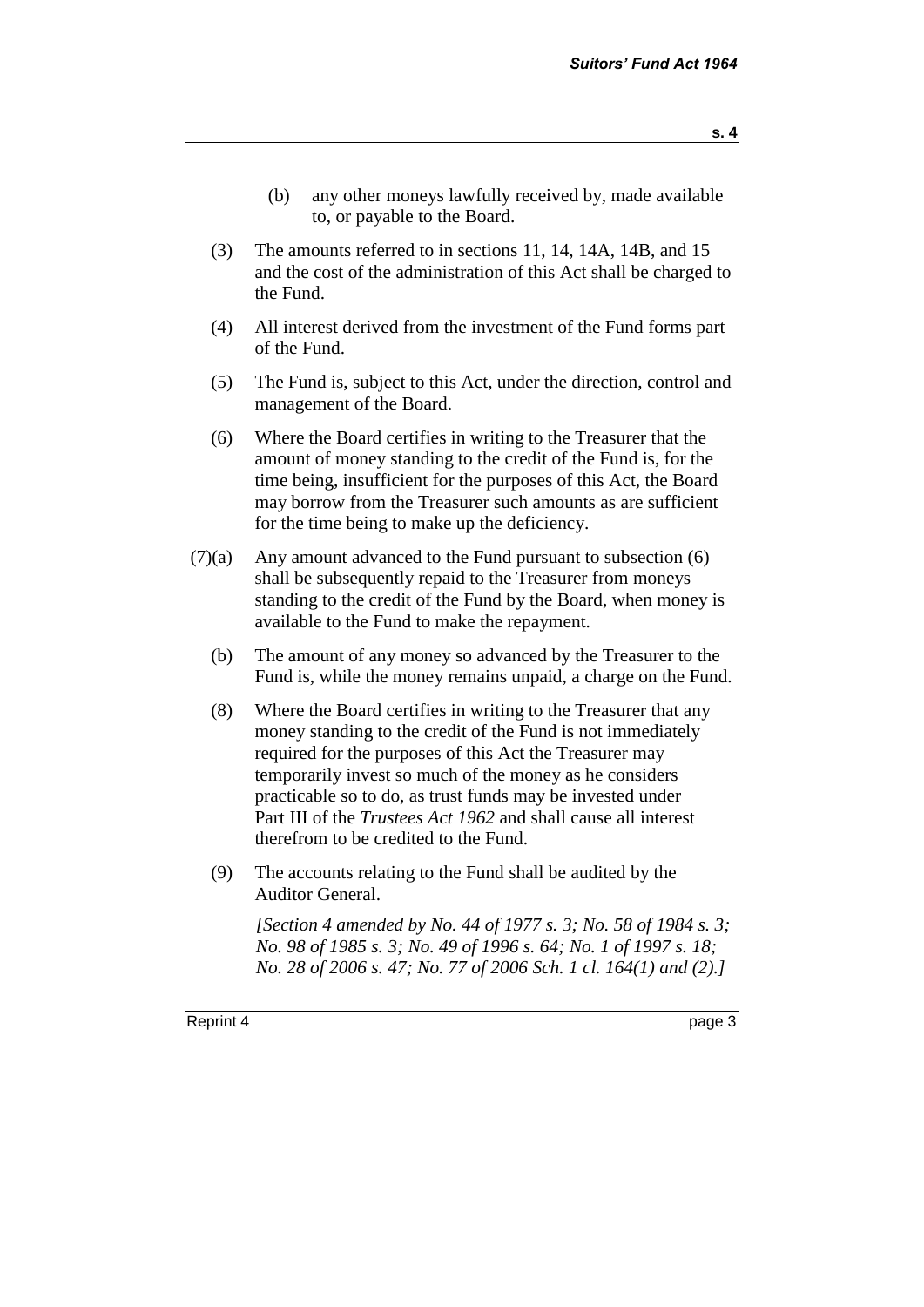#### **s. 4A**

#### **4A. Application of** *Financial Management Act 2006* **and** *Auditor General Act 2006*

The provisions of the *Financial Management Act 2006* and the *Auditor General Act 2006* regulating the financial administration, audit and reporting of departments apply to and in respect of the department and the Fund.

*[Section 4A inserted by No. 98 of 1985 s. 3; amended by No. 31 of 1993 s. 66; No. 77 of 2006 Sch. 1 cl. 164(3).]*

#### **5. Fees to be paid to courts on issue of writs etc.**

- (1) There shall be paid to the proper officer of the appropriate court —
	- (a) upon the issue of any writ of summons whereby an action is commenced in the Supreme Court or The District Court of Western Australia;
	- (b) upon the commencement of any case in the Magistrates Court under the *Magistrates Court (Civil Proceedings) Act 2004*; or
	- (c) upon the issue of any summons or court hearing notice under the *Criminal Procedure Act 2004* in respect of a prosecution notice to be dealt with by a court of summary jurisdiction,

in addition to any fee which may be payable in respect thereof under any Act or rules of any court, the sum of 10 cents or such other sum not exceeding 20 cents as may from time to time be prescribed.

(2) The words "or The District Court of Western Australia", in subsection  $(1)(a)$ , are deemed to have been included therein on and from 1 April 1970.

*[Section 5 amended by No. 113 of 1965 s. 8; No. 57 of 1971 s. 4; No. 59 of 2004 s. 141; No. 84 of 2004 s. 78.]*

page 4 Reprint 4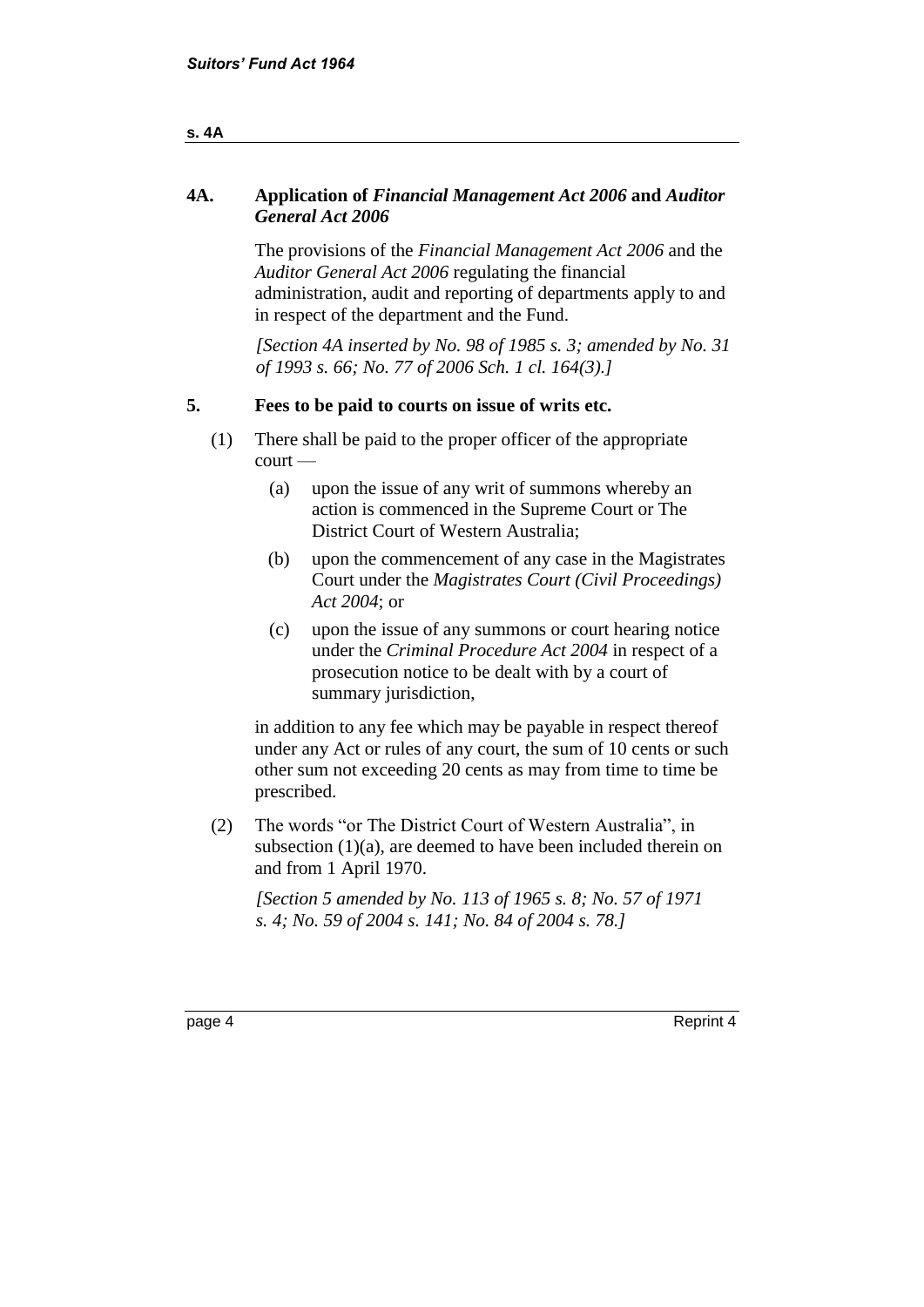#### **6. Department to advise Treasurer of number of writs etc. issued**

- (1) During the months of January, April, July and October of each year, the chief executive officer of the department shall cause to be prepared and sent to the Treasurer, a statement signed by him, specifying the total number of processes referred to in section 5, upon which a fee is payable under this Act, that appear from records in the custody or control of the department, to have been issued out of or returnable in the Supreme Court, The District Court of Western Australia, the Children's Court or the Magistrates Court during the period of 3 months immediately preceding the first day of the month in which the statement is prepared.
- (2) The Treasurer shall, as soon as practicable after the receipt by him of the statement referred to in subsection (1), cause to be charged to the Consolidated Account (which is hereby to the necessary extent appropriated accordingly) and credited to the Fund, an amount equal to the total sum of the additional fee payable under section 5 that is credited to the Consolidated Account in respect of the processes specified in the statement.

*[Section 6 amended by No. 58 of 1978 s. 2; No. 98 of 1985 s. 3; No. 6 of 1993 s. 11; No. 31 of 1993 s. 67; No. 49 of 1996 s. 64; No. 59 of 2004 s. 141; No. 77 of 2006 s. 4.]*

### **7. Payment from Fund only on direction of Board**

- (1) Payment shall not be made out of moneys standing to the credit of the Fund except upon and in accordance with a written direction of the Board.
- (2) The Board shall not issue such a direction unless it is satisfied that the payment from moneys standing to the credit of the Fund to which the direction relates is authorised by or under this Act and that the provisions of this Act relating to any claim for the payment have been complied with.

*[Section 7 amended by No. 49 of 1996 s. 64.]*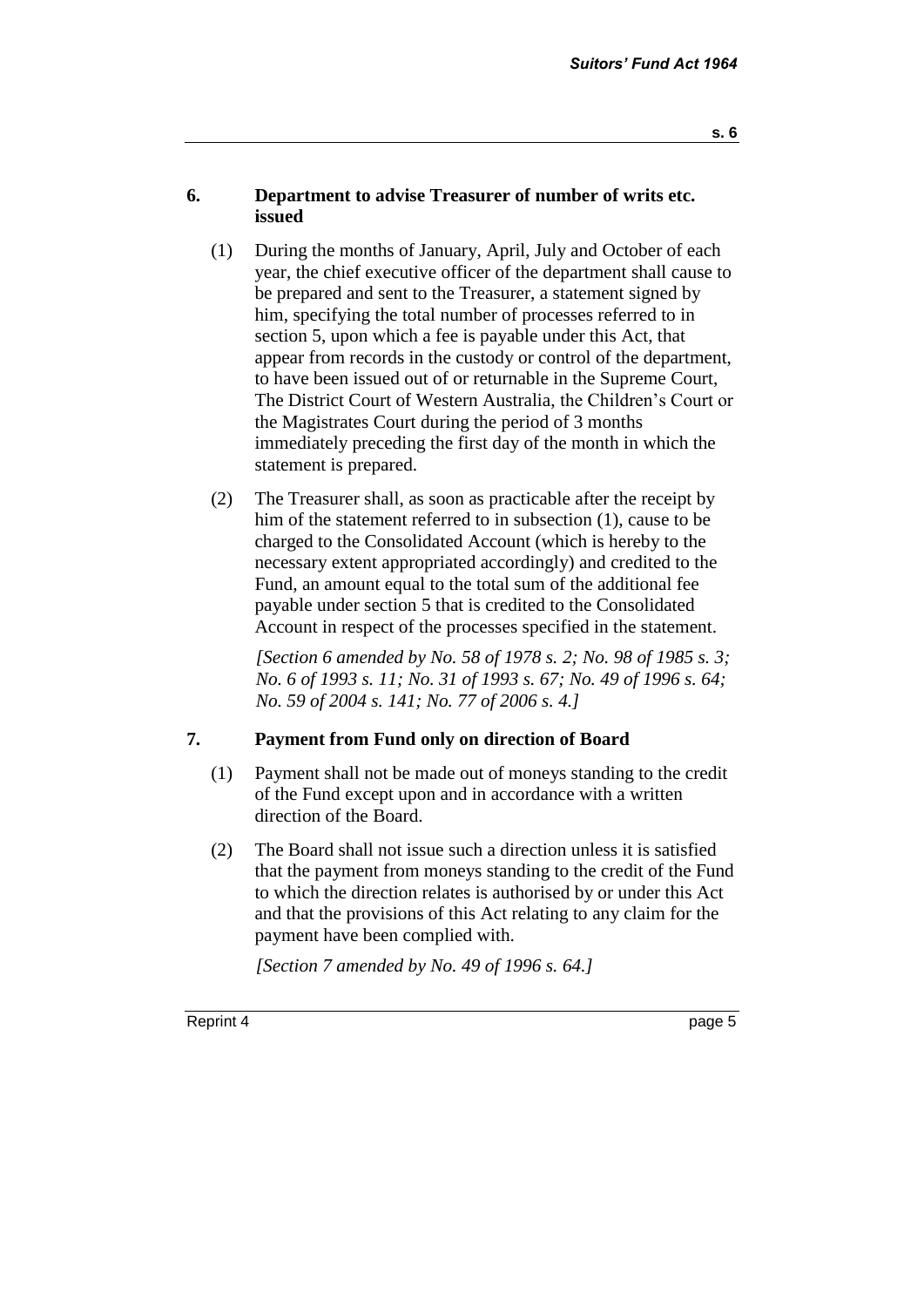| 8.  | <b>Appeal Costs Board, constitution</b>                                                                                                                                                                                                                                                                                                                                                                                                                            |
|-----|--------------------------------------------------------------------------------------------------------------------------------------------------------------------------------------------------------------------------------------------------------------------------------------------------------------------------------------------------------------------------------------------------------------------------------------------------------------------|
| (1) | For the purposes of this Act there shall be a Board to be called<br>the "Appeal Costs Board".                                                                                                                                                                                                                                                                                                                                                                      |
| (2) | The Board shall consist of 3 members appointed by the<br>Governor of whom —                                                                                                                                                                                                                                                                                                                                                                                        |
|     | one shall be appointed as Chairman of the Board;<br>(a)                                                                                                                                                                                                                                                                                                                                                                                                            |
|     | (b)<br>one shall be a person who is nominated in writing by the<br>Law Society of Western Australia (Inc.) and who is<br>willing to act as a member of the Board; and                                                                                                                                                                                                                                                                                              |
|     | (c)<br>one shall be a person who is nominated in writing by the<br>Legal Practice Board established by the Legal<br><i>Profession Act 2008</i> and who is so willing.                                                                                                                                                                                                                                                                                              |
| (3) | If either of the bodies referred to in subsection (2) does not<br>within 30 days after being requested in writing by the Minister<br>so to do, submit a nomination of a person as member of the<br>Board, the Minister may, without the nomination, appoint an<br>otherwise eligible person to be a member of the Board to<br>represent the interests of the body in default and the person so<br>appointed shall for all purposes be deemed to be duly appointed. |
| (4) | The Governor may at any time remove any person appointed to<br>the Board and appoint another otherwise eligible person in his<br>stead to represent, where the case requires, the interests of the<br>body represented by the member in whose place he is appointed.                                                                                                                                                                                               |
| (5) | Each member appointed to the Board including the Chairman<br>thereof, is entitled to hold office for such term not exceeding<br>3 years as the Governor specifies at the time of his appointment                                                                                                                                                                                                                                                                   |

(6) The exercise or performance of the functions or powers of the Board is not affected by reason only of there being a vacancy in the office of a member.

and is eligible for reappointment.

*[Section 8 amended by No. 65 of 2003 s. 68(2); No. 74 of 2003 s. 114; No. 21 of 2008 s. 708.]*

page 6 Reprint 4

**s. 8**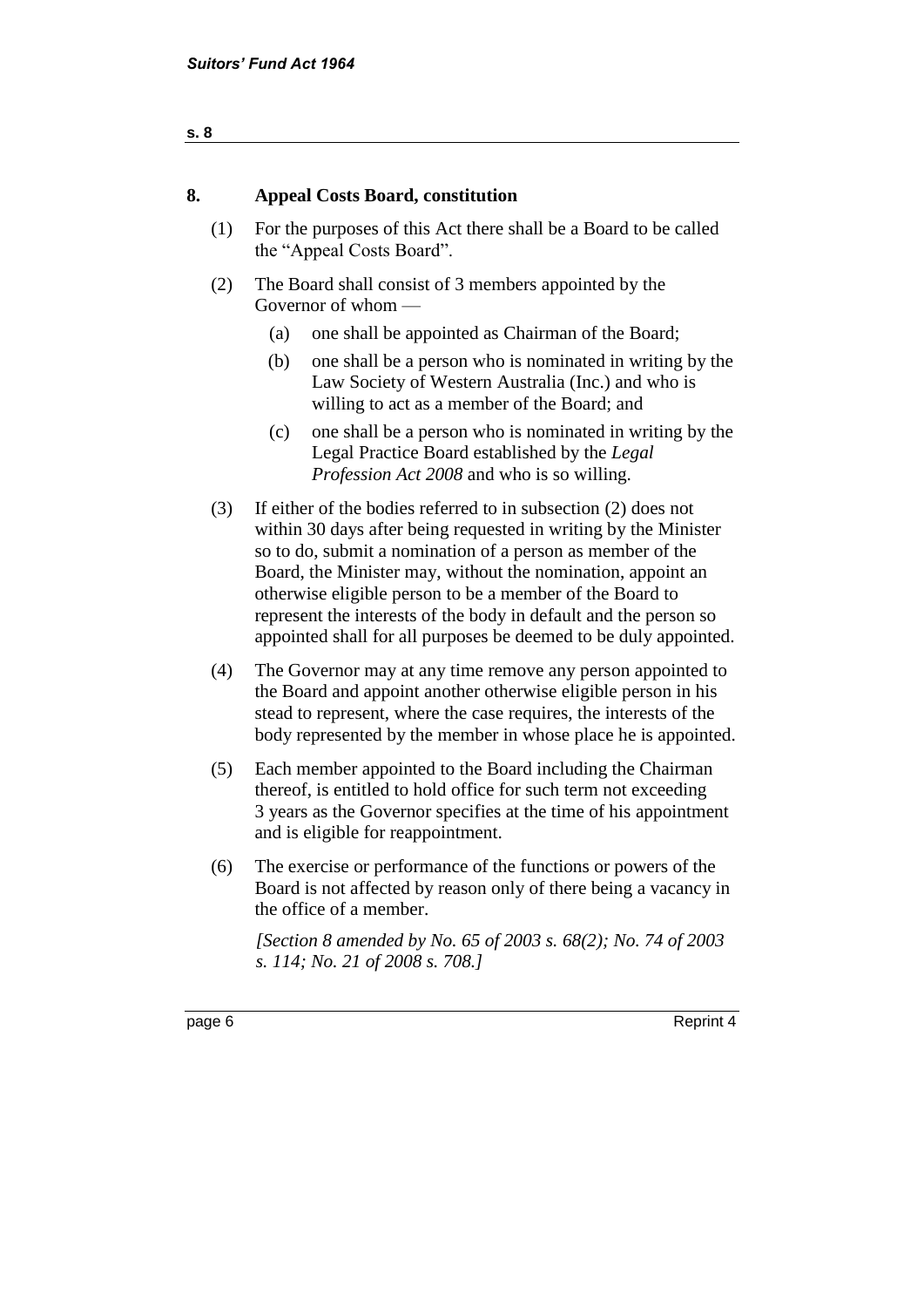#### **9. Board meetings**

- (1) The Chairman shall preside at all meetings of the Board at which he is present.
- (2) At a meeting of the Board 2 members constitute a quorum.
- (3) A question arising at a meeting of the Board shall be decided by a majority of the votes of the members present.
- (4) Where 2 members only are present at a meeting of the Board, if those members differ in opinion upon any question the decision on the question shall be deferred to a meeting of the Board at which all 3 members thereof are present.
- (5) Subject to this Act the Board may regulate its own proceedings.
- (6) The functions of the Board are
	- (a) to exercise and discharge the powers, authorities, duties, functions and obligations conferred and imposed on the Board by or under this Act; and
	- (b) to advise the Minister upon any matter submitted by him to the Board for its advice that relates to the operation of this Act.
- (7) There may be appointed by the Governor a Secretary to the Board and such other officers as are necessary for carrying out the objects of this Act.

#### **10. Successful appeal on question of law, indemnity certificate may be granted**

- (1) Where an appeal against the decision of a court in any proceedings —
	- (a) to the Supreme Court;
	- (b) to the High Court of Australia from a decision of the Supreme Court;
	- (c) to the Queen in Council from a decision of the High Court of Australia given in an appeal from a decision of the Supreme Court; or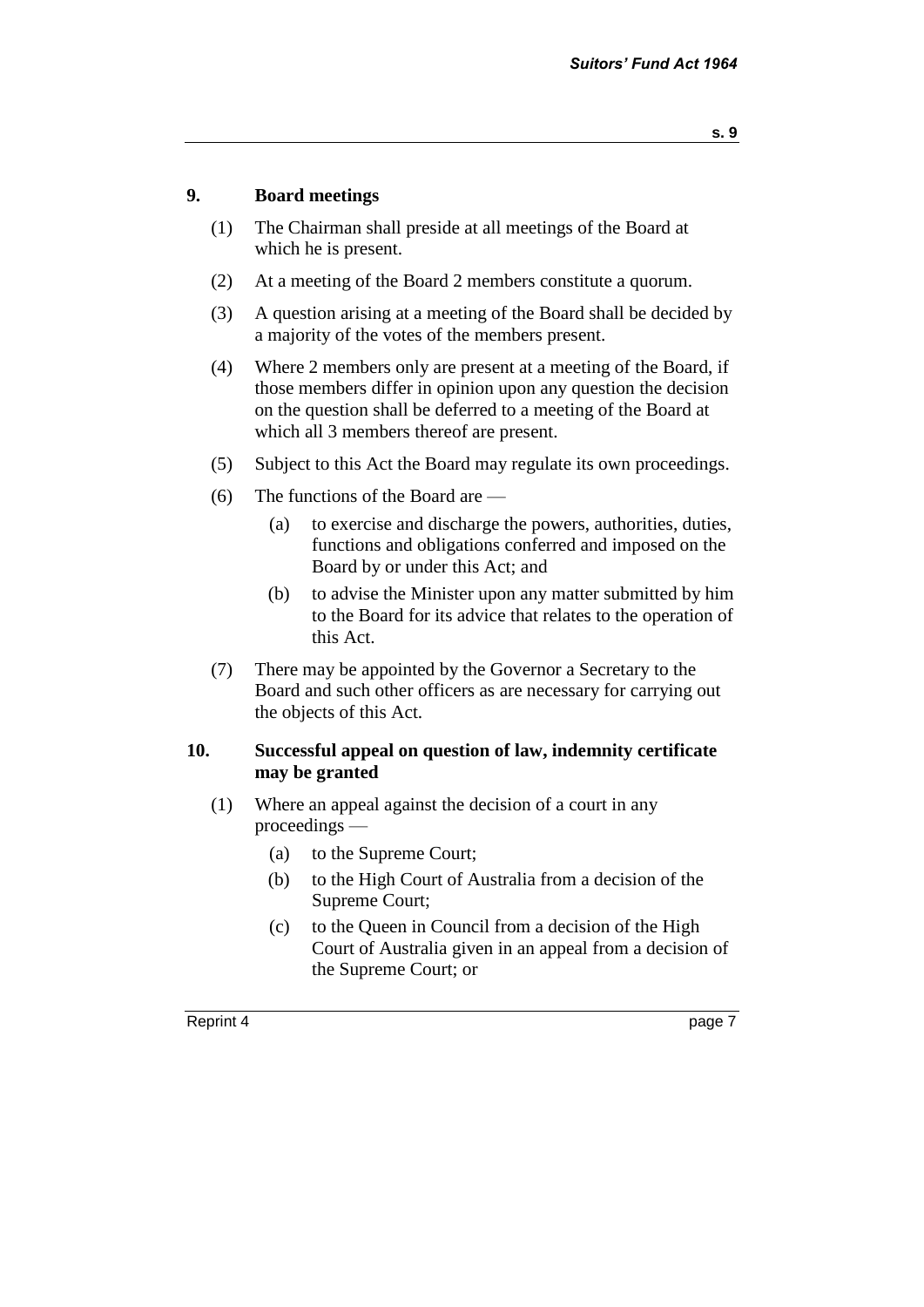(d) to the Queen in Council from a decision of the Supreme Court,

on a question of law succeeds, the Supreme Court may, upon application made to the Court in that behalf by any party to the proceedings, grant to the respondent to the appeal or to all or any of several respondents to the appeal an indemnity certificate in respect of that appeal.

- (2) Whenever an appeal against the decision of a court in any proceedings to The District Court of Western Australia on a question of law succeeds, The District Court of Western Australia may, upon application made to it in that behalf by any party to the proceedings, grant to the respondent to the appeal or to all or any of several respondents to the appeal an indemnity certificate in respect of that appeal.
- (3) The jurisdiction conferred upon the Supreme Court or The District Court of Western Australia by subsection (1) or (2) may be exercised by a judge of the Supreme Court or a District Court judge, as the case may be, sitting in chambers.

*[Section 10 amended by No. 72 of 1969 s. 3; No. 58 of 1978 s. 3.]*

#### **11. Indemnity certificate entitles respondent to costs from the Fund**

- (1) Subject to this Act, where a respondent to an appeal has been granted an indemnity certificate, the certificate entitles the respondent to be paid from moneys standing to the credit of the Fund —
	- (a) an amount equal to the appellant's costs
		- (i) of the appeal in respect of which the indemnity certificate was granted; and also
		- (ii) where that appeal is an appeal in a sequence of appeals, of any appeal or appeals in the sequence that preceded the appeal in respect of which the certificate of indemnity was granted,

ordered to be paid and actually paid by the respondent;

page 8 Reprint 4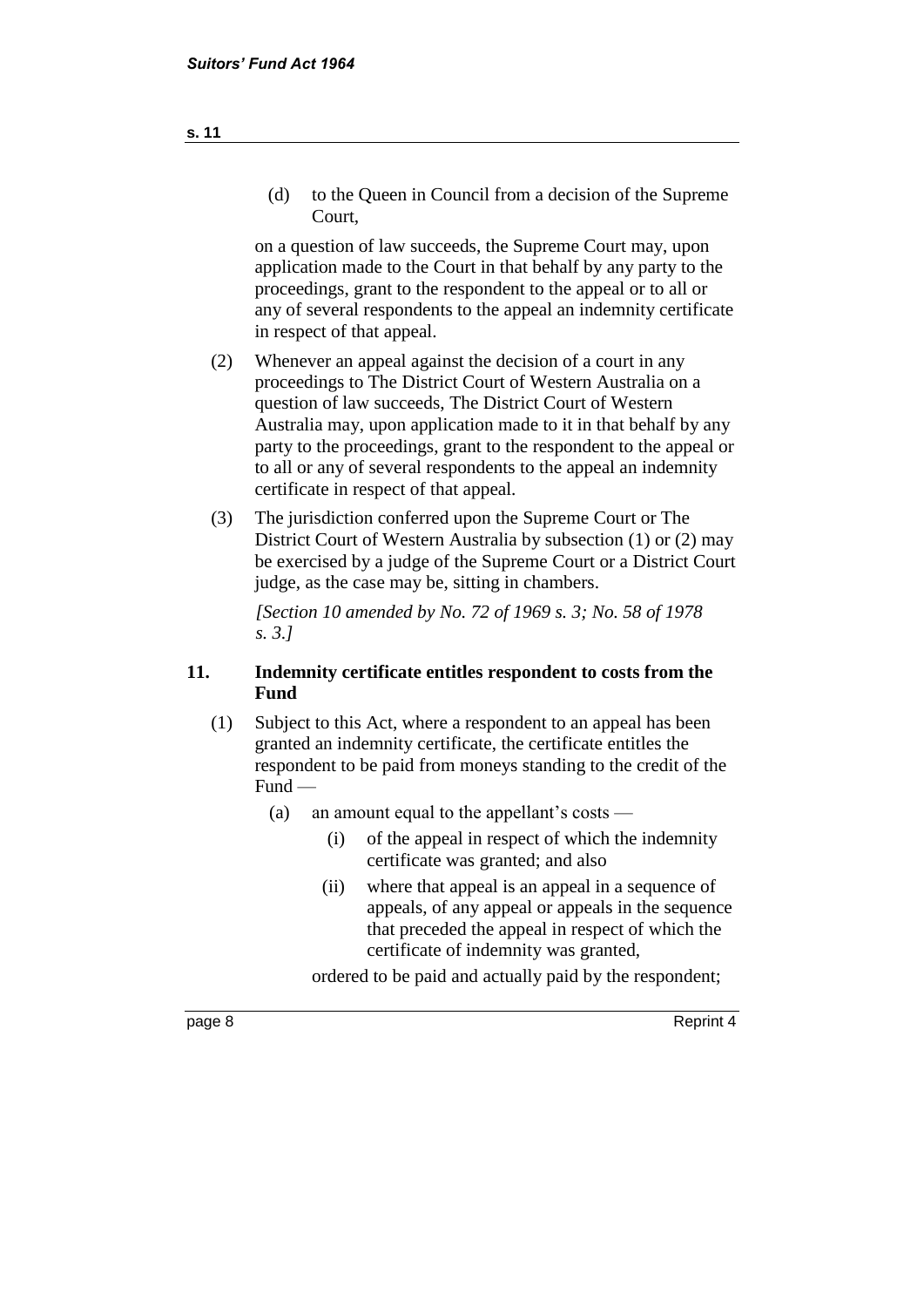- (b) an amount equal to the respondent's costs
	- (i) of the appeal in respect of which the certificate was granted; and also
	- (ii) where that appeal is an appeal in a sequence of appeals, of an appeal or appeals in the sequence that preceded the appeal in respect of which the certificate was granted,

as taxed or agreed upon by the Board and the respondent or the respondent's solicitor and not ordered to be paid by any other party; and

- (c) where the costs referred to in paragraph (b) are taxed at the instance of the respondent an amount equal to the costs incurred by the respondent in having the costs taxed.
- (2) Where an indemnity certificate has been granted, and the Board is satisfied —
	- (a) that the respondent unreasonably refuses or neglects or is unable through lack of means to pay to the appellant the costs referred to in subsection  $(1)(a)$  or any part of those costs; or
	- (b) that payment of those costs or part of those costs would cause the respondent, undue hardship; or
	- (c) that the respondent cannot be found and the costs or part of those costs have not already been paid by the respondent and the certificate of taxation in respect thereof is produced to the Board,

the Board may direct in writing that an amount equal to those costs or to the part of those costs not already paid by the respondent be paid from moneys standing to the credit of the Fund for and on behalf of the respondent to the appellant, and thereupon the appellant is entitled to payment from moneys standing to the credit of the Fund in accordance with the direction of the Board and the Fund is discharged from liability to the respondent in respect of those costs to the extent of the amount paid in accordance with the direction.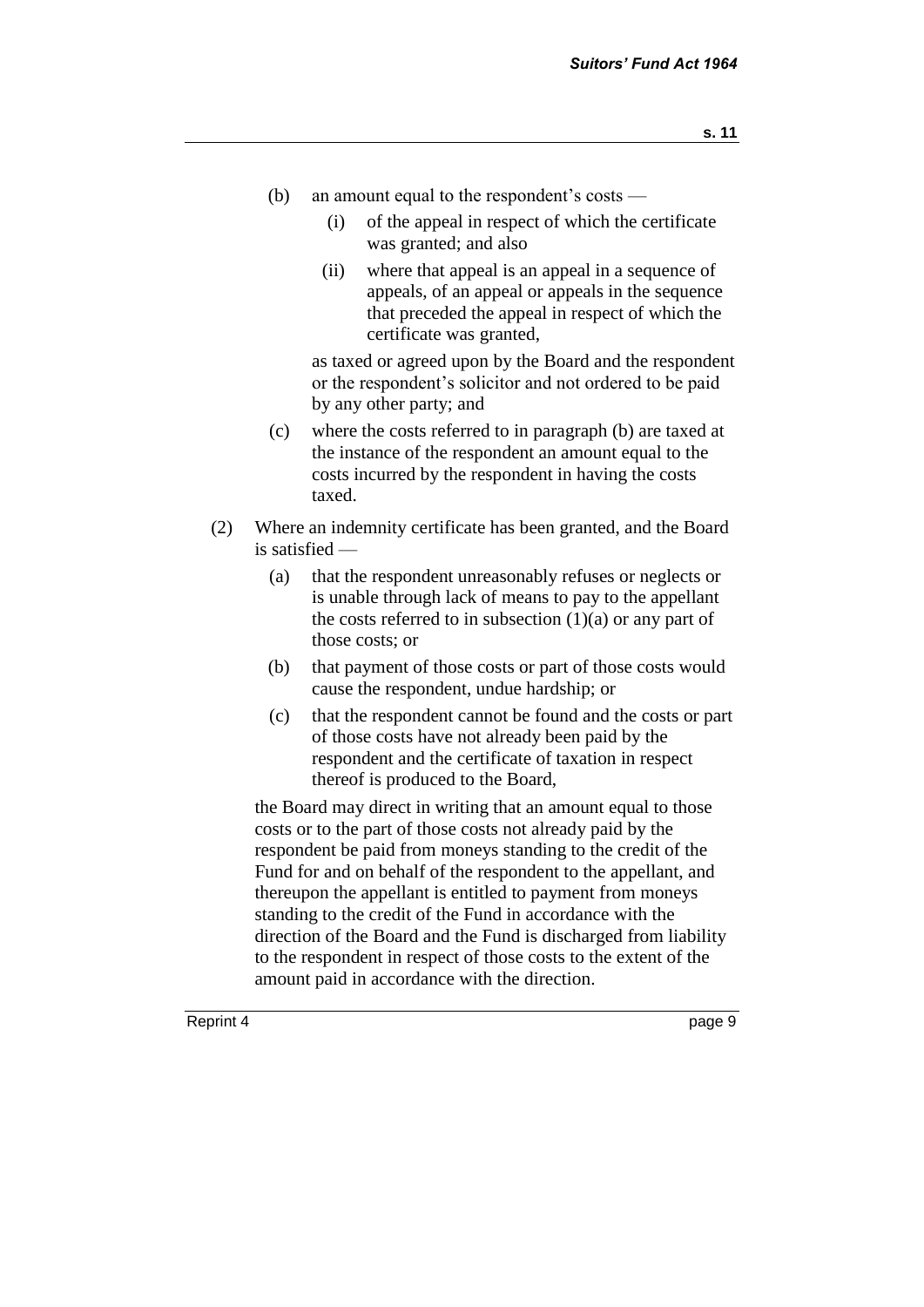- (3) Notwithstanding the foregoing provisions of this section
	- (a) the aggregate of the amounts payable from moneys standing to the credit of the Fund pursuant to paragraphs (b) and (c) of subsection (1) shall not exceed the amount payable from moneys standing to the credit of the Fund pursuant to paragraph (a) of that subsection; and
	- (b) the amount payable from moneys standing to the credit of the Fund to any one respondent pursuant to an indemnity certificate shall not in any case exceed the sum of \$1 000 or such other amount as may from time to time be prescribed.

*[Section 11 amended by No. 113 of 1965 s. 8; No. 49 of 1996 s. 64.]*

#### **12. Indemnity certificate vacated or inoperative in certain circumstances**

- (1) An indemnity certificate granted to a respondent in respect of an appeal, being an appeal in a sequence of appeals, is vacated  $if -$ 
	- (a) in a later appeal in the sequence the successful party to the appeal is the one to whom the indemnity certificate was granted; or
	- (b) an indemnity certificate is granted in respect of a later appeal in the sequence and the respondent to the earlier appeal is a party to the later appeal.
- (2) An indemnity certificate granted to a respondent in respect of an appeal —
	- (a) where a time is limited for appealing against the decision in the appeal, is inoperative during the time so limited;
	- (b) where a time is not limited for appealing against the decision in the appeal, is inoperative until an application for leave to appeal against that decision has been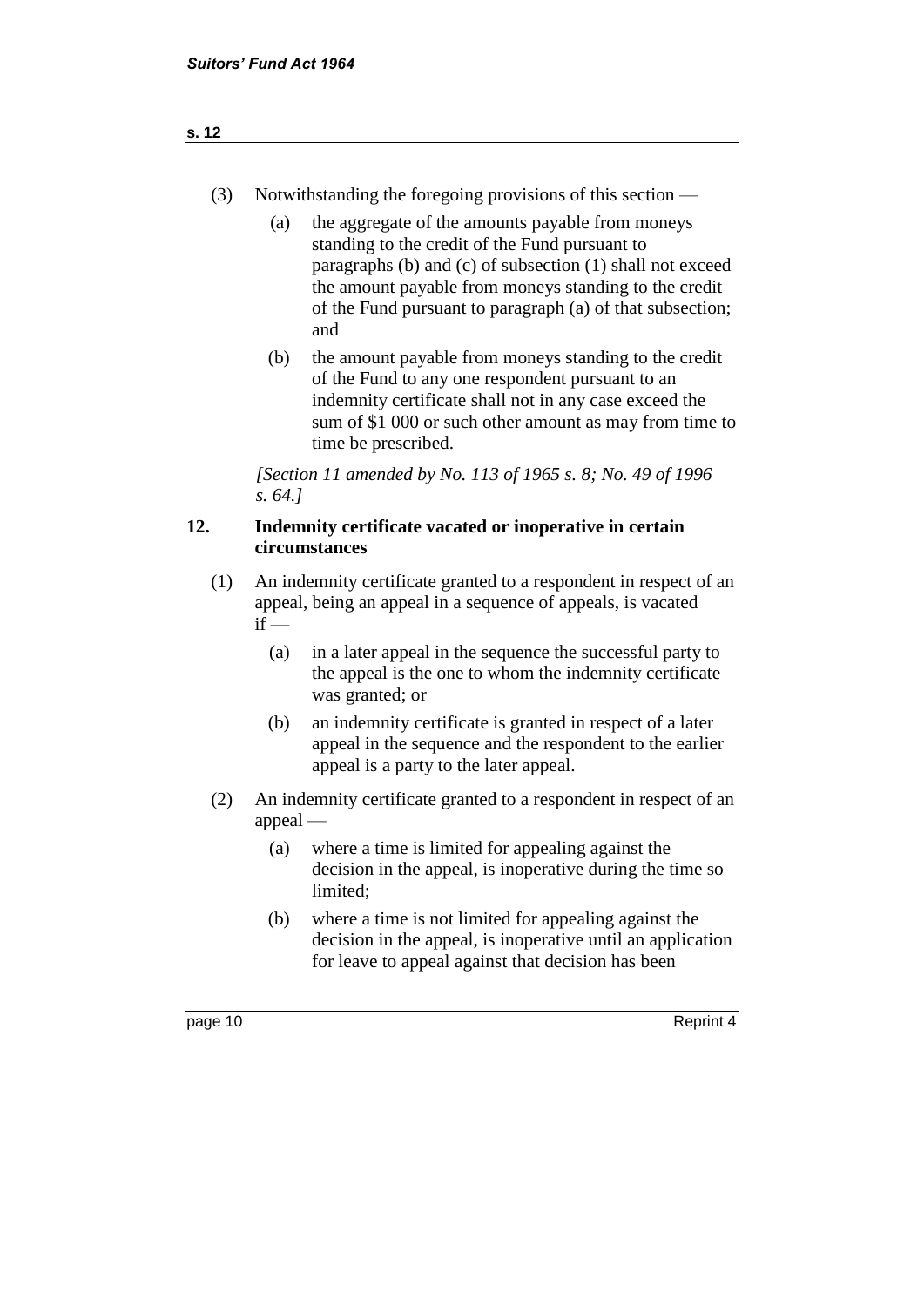determined and where leave to appeal is granted, until the appeal is instituted, or until the respondent lodges with the Board a written undertaking by him that he will not apply for leave to appeal or appeal against the decision in the appeal, whichever first happens; and

- (c) is, where the decision in the appeal is the subject of an appeal, inoperative during the pendency of the appeal notwithstanding the foregoing provisions of this subsection.
- (3) Where the appeal and a later appeal or later appeals form a sequence of appeals and the indemnity certificate has not been vacated under subsection  $(1)$ , any reference in subsection  $(2)$  —
	- (a) to the decision in the appeal shall be construed as including a reference to the decision in the later appeal or in each such later appeal, as the case may be; and
	- (b) to the pendency of the appeal shall be construed as including a reference to the pendency of the later appeal or of each such later appeal, as the case may be.
- (4)(a) Where an undertaking has been given by a respondent under subsection (2)(b) and thereafter the respondent applies for leave to appeal or appeals against the decision in respect of which the undertaking was given, the respondent shall, upon written demand being made in that behalf by the Board, pay to the Board any amount paid to him, or for and on his behalf under the indemnity certificate and in default of payment of the amount by the respondent in accordance with the demand, that amount may be recovered by the Board from the respondent as a debt in any court of competent jurisdiction.
	- (b) Any amount paid to or recovered by the Board under this subsection shall be credited by it to the Fund.
	- (5) Nothing in this section affects the operation of subsection (1). *[Section 12 amended by No. 49 of 1996 s. 64.]*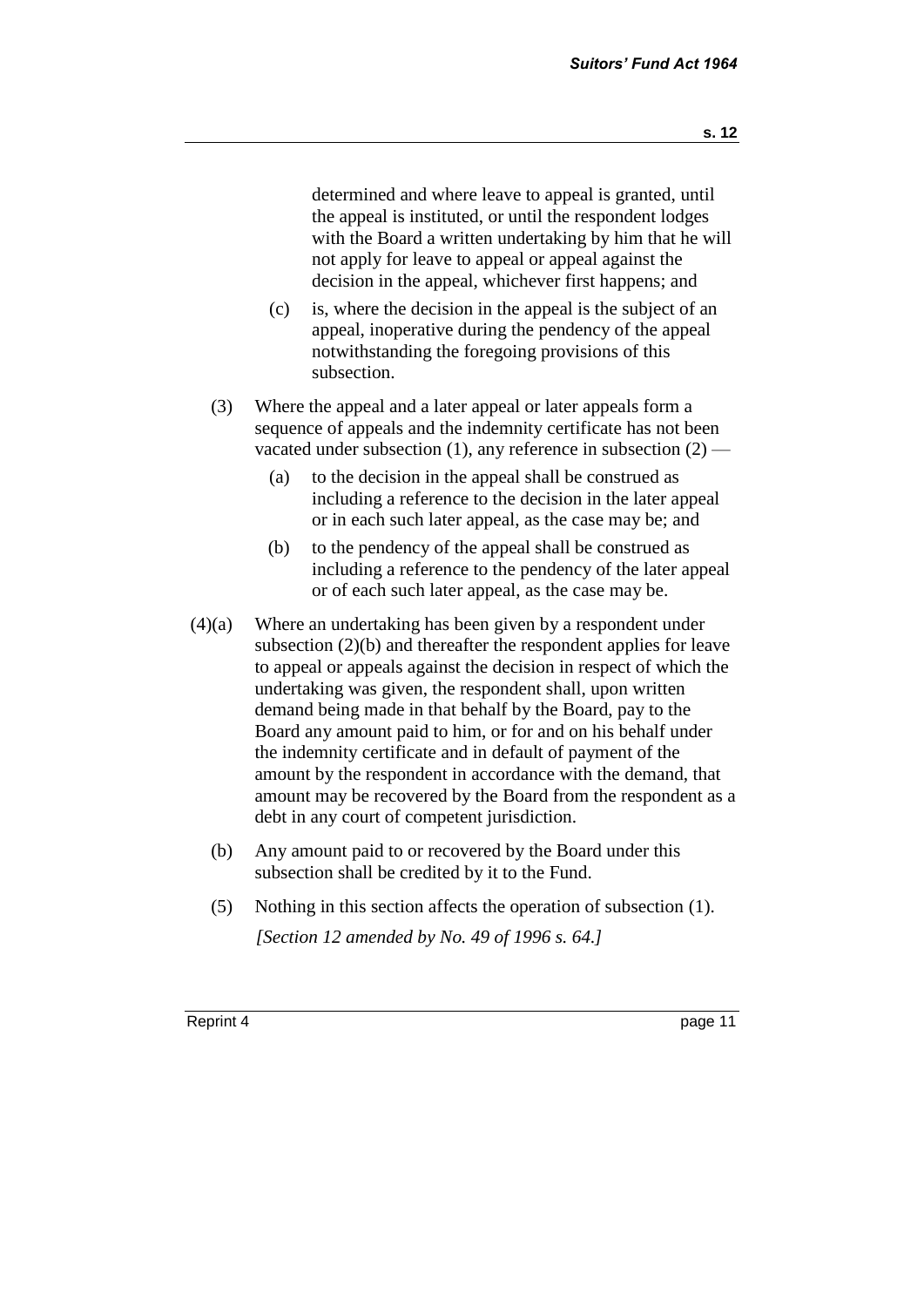#### **s. 12A**

### **12A. Costs of trial where conviction quashed without new trial may be met from Fund; cost certificates**

- (1) Where after the coming into operation of the *Suitors' Fund Act Amendment Act 1971* <sup>1</sup> , on an appeal against a conviction for an indictable offence the conviction is quashed without a new trial being ordered, the Supreme Court may, upon application made to it in that behalf, grant to the appellant a costs certificate in respect of the costs of the appeal or such part of those costs as the Court may determine.
- (2) Where after the coming into operation of the *Suitors' Fund Act Amendment Act 1971* <sup>1</sup> , an appeal on a question of law succeeds and the court that allowed the appeal would, but for the provisions of some other Act or law, have ordered costs of the appeal, fixed or to be taxed, or some proportion thereof, to be paid by the respondent —
	- (a) that court shall make a finding to that effect and shall specify the amount of costs it would have fixed or state that it would have directed them to be taxed, or what proportion of the taxed costs it would have ordered to be paid, as the case requires; and
	- (b) the Supreme Court may, upon application made to it in that behalf, grant a costs certificate to the appellant and, if so, shall include in it the substance of the finding referred to in paragraph (a).
- (3) The jurisdiction of the Supreme Court to grant a costs certificate may be exercised by a judge sitting in chambers.
- (4) Subject to this Act, where an appellant has been granted a costs certificate, the certificate shall entitle the appellant to be paid from moneys standing to the credit of the Fund —
	- (a) if the certificate was granted under subsection  $(1)$ 
		- (i) an amount equal to the appellant's costs of the appeal in respect of which the certificate was granted as taxed or agreed upon by the Board and the appellant or the appellant's solicitor, or equal

page 12 Reprint 4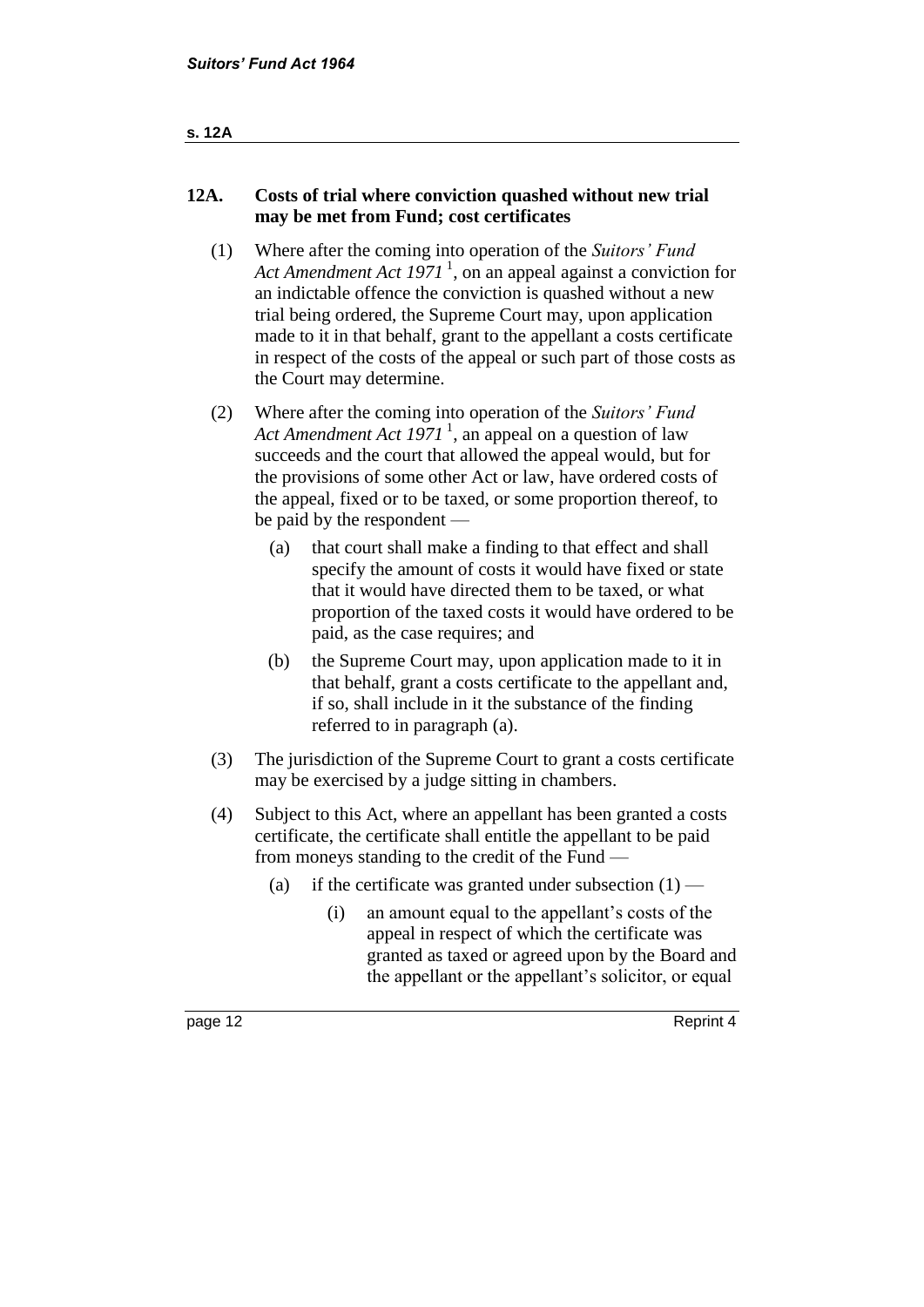to such part of those costs as the Supreme Court has determined, as the case requires; and

- (ii) where the costs referred to in subparagraph (i) are taxed, an amount equal to the costs incurred by the appellant in having those costs taxed;
- or
- (b) if the certificate was granted under subsection  $(2)$ 
	- (i) the amount of costs of the appeal which the Court that allowed the appeal would have ordered to be paid by the respondent; or
	- (ii) the taxed costs of the appeal, or such proportion of the taxed costs as that Court would have ordered to be paid by the respondent, including the costs incurred by the appellant in having those costs taxed, or in lieu of the taxed costs or that proportion of them an amount agreed upon by the Board and the appellant or the appellant's solicitor,

as the case requires.

(5) The amount payable from moneys standing to the credit of the Fund to any one appellant pursuant to a costs certificate shall not in any case exceed the sum of \$1 000 or such other amount as may from time to time be prescribed.

*[Section 12A inserted by No. 57 of 1971 s. 5; amended by No. 49 of 1996 s. 64.]*

#### **13. No appeal lies against grant or refusal of certificate**

- (1) In the case of an application for  $-$ 
	- (a) an indemnity certificate, The District Court of Western Australia or the Supreme Court; or
	- (b) a costs certificate, the Supreme Court,

may grant or refuse that application and no appeal lies against that grant or refusal.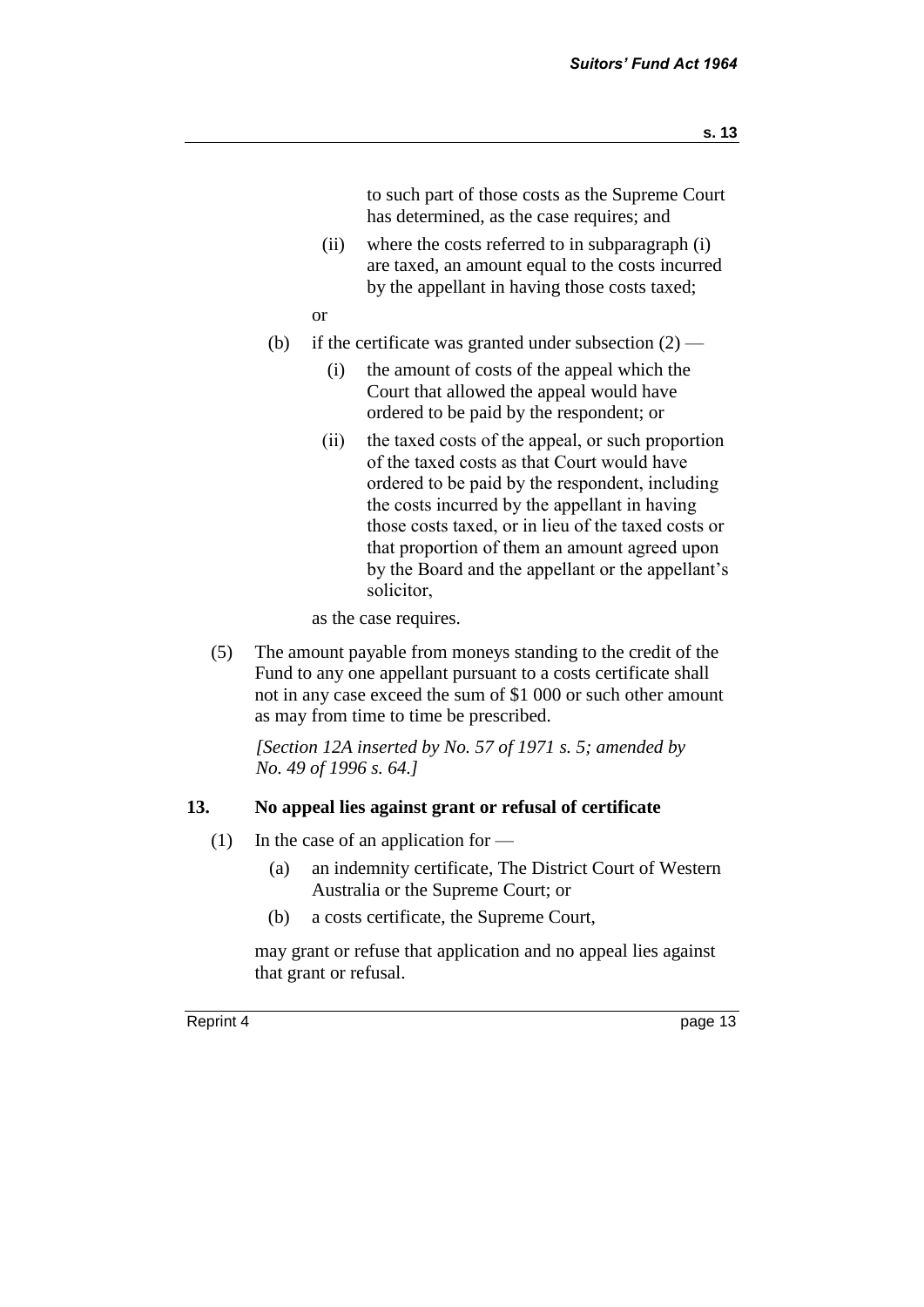| (2) | An indemnity certificate shall not be granted in respect of an    |
|-----|-------------------------------------------------------------------|
|     | appeal from proceedings begun in a court of first instance before |
|     | the coming into operation of this Act.                            |

(3) An indemnity certificate or a costs certificate shall not be granted in favour of the Crown or a company or foreign company that has a paid up capital of or equivalent to \$200 000 or more.

*[Section 13 amended by No. 113 of 1965 s. 8; No. 57 of 1971 s. 6; No. 58 of 1978 s. 4.]*

#### **14. Costs of new trial etc. where proceedings aborted etc. due to no fault of party may be met from Fund**

- (1) Where after the coming into operation of this Act
	- (a) any civil or criminal proceedings are rendered abortive by the death or protracted illness of the judge, magistrate or justice before whom the proceedings were had or by disagreement on the part of the jury where the proceedings are with a jury; or
	- (b) an appeal on a question of law against the conviction of a person (in this section called *the appellant*) convicted on indictment or summarily is upheld and a new trial is ordered; or
	- (ba) an appeal commenced by a prosecutor under section 24(2)(da) or 25(3)(aa) of the *Criminal Appeals Act 2004* is upheld and a new trial is ordered; or
		- (c) the hearing of any civil or criminal proceeding is discontinued and a new trial is ordered by the presiding judge, magistrate or justice for a reason not attributable in any way to the act, neglect or default in the case of civil proceedings of all or any one or more of the parties thereto or their counsel or solicitors, or, in the case of criminal proceedings, of the accused or his counsel or solicitor, and the presiding judge, magistrate or justice

#### **s. 14**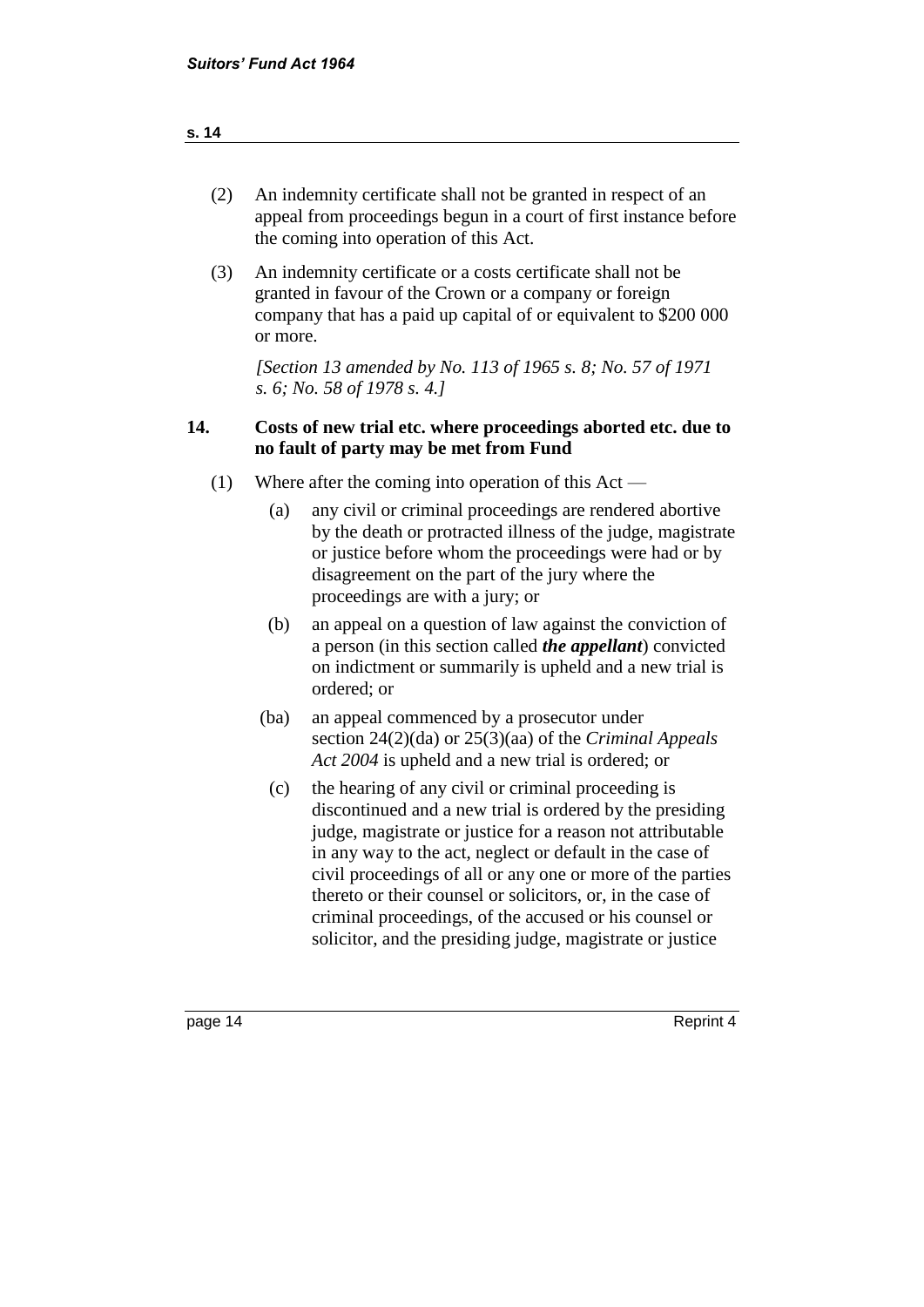grants a certificate, which he is hereby empowered to grant —

- (i) in the case of civil proceedings to any party thereto stating the reason why the proceedings were discontinued and a new trial ordered and that the reason was not attributable in any way to the act, neglect or default of all or any one or more of the parties to the proceedings or their counsel or solicitors; or
- (ii) in the case of criminal proceedings to the accused stating the reason why the proceedings were discontinued and a new trial ordered and that the reason was not attributable in any way to the act, neglect or default of the accused or his counsel or solicitor,

or where after the coming into operation of the *Suitors' Fund Act Amendment Act 1971* <sup>1</sup> —

(d) a criminal proceeding in any court is adjourned by or on behalf of the prosecution and the presiding judge, magistrate or justice grants a certificate, which he is hereby empowered to grant if he is satisfied that by reason of the adjournment the accused has necessarily incurred expense, to the accused stating the reason why the proceedings were adjourned and that the reason was not attributable in any way to the act, neglect or default of the accused or his counsel or solicitor,

and any party to the civil proceedings or the accused in the criminal proceedings or the appellant, as the case may be, incurs additional costs by reason of the new trial that is had as a consequence of the proceedings being so rendered abortive or as a consequence of the order for a new trial or as a consequence of the adjournment, then the Board may, upon application made to it in that behalf, direct the payment from moneys standing to the credit of the Fund to the party or the accused or the appellant, as the case may be, of the costs or such part thereof,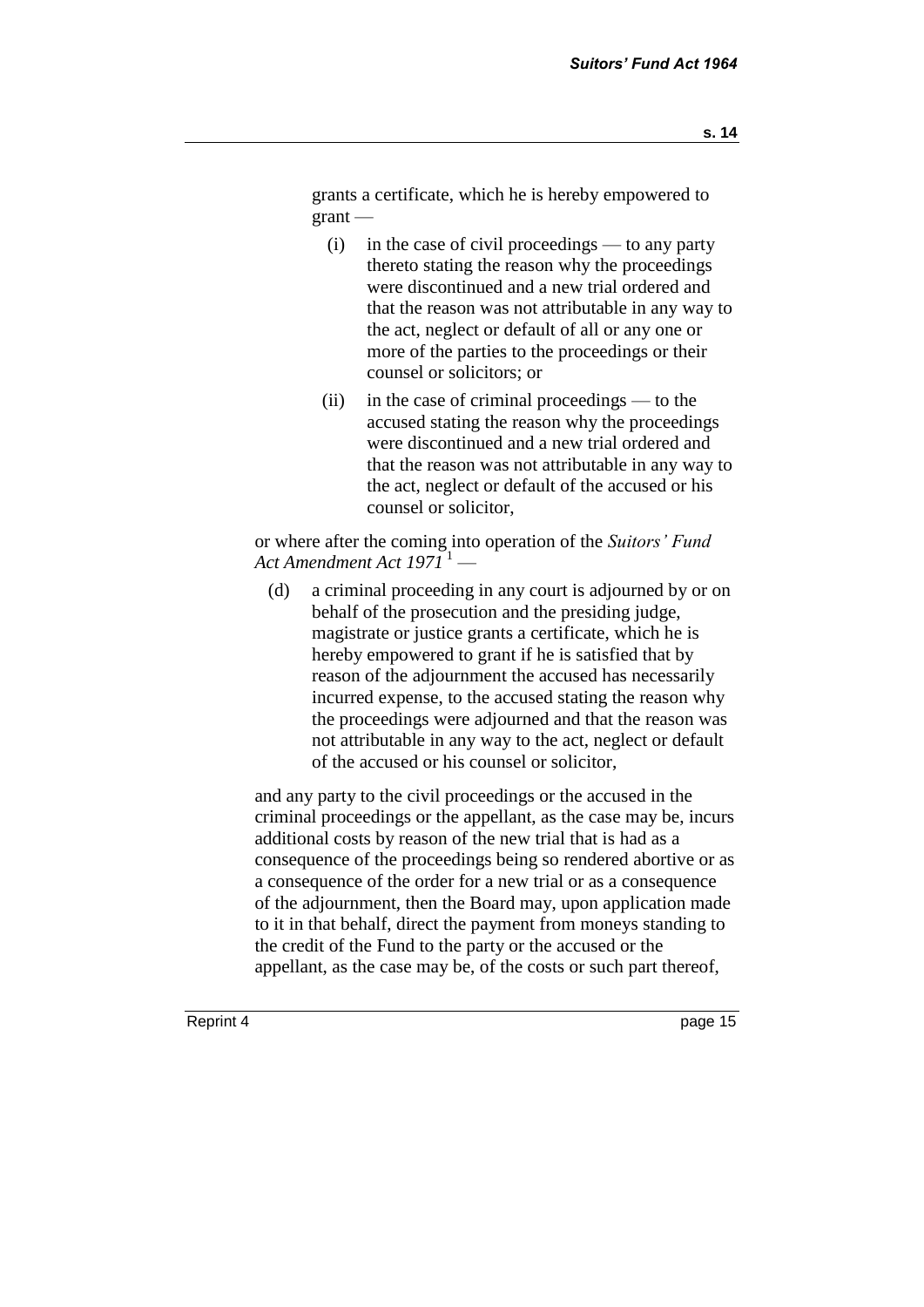as the Board may determine incurred by the party or the accused or the appellant in the proceedings before they were rendered abortive or were adjourned or the conviction was quashed or the hearing of the proceedings was so discontinued.

- (1a) For the purposes of this section a criminal proceeding is deemed to have been adjourned where the prosecution has notified the accused or his counsel or solicitor that a date has been fixed for the hearing of the proceedings and the proceeding is, without his consent, not listed for hearing on that day.
- (1b) An application for a certificate under subsection (1) with respect to the adjournment of a criminal proceeding may be made when the proceedings come on for hearing and a certificate may then be granted in accordance with the provisions of subsection  $(1)(d)$ .
	- (2) An amount shall not be paid from moneys standing to the credit of the Fund under this section to the Crown or to a company or foreign company that has a paid up capital of or equivalent to \$200 000 or more.

*[Section 14 amended by No. 113 of 1965 s. 8; No. 72 of 1969 s. 4; No. 57 of 1971 s. 7; No. 49 of 1996 s. 64; No. 84 of 2004 s. 80; No. 2 of 2008 s. 71.]*

#### **14A. Costs of legal representation of infant may be met from Fund**

- (1) Where after the coming into operation of the *Legal Representation of Infants Act 1977* <sup>2</sup> , a guardian *ad litem* is appointed pursuant to that Act to represent the interests of an infant in any proceedings and the court orders that the costs of such representation, or any portion of such costs, shall be charged to the Suitors' Fund the court shall specify the amount of the costs to be so charged or direct them to be taxed and specify the proportion of the taxed costs so to be charged and the order shall thereupon entitle the guardian *ad litem* to be paid from moneys standing to the credit of the Fund —
	- (a) the amount so specified; or
- 

page 16 Reprint 4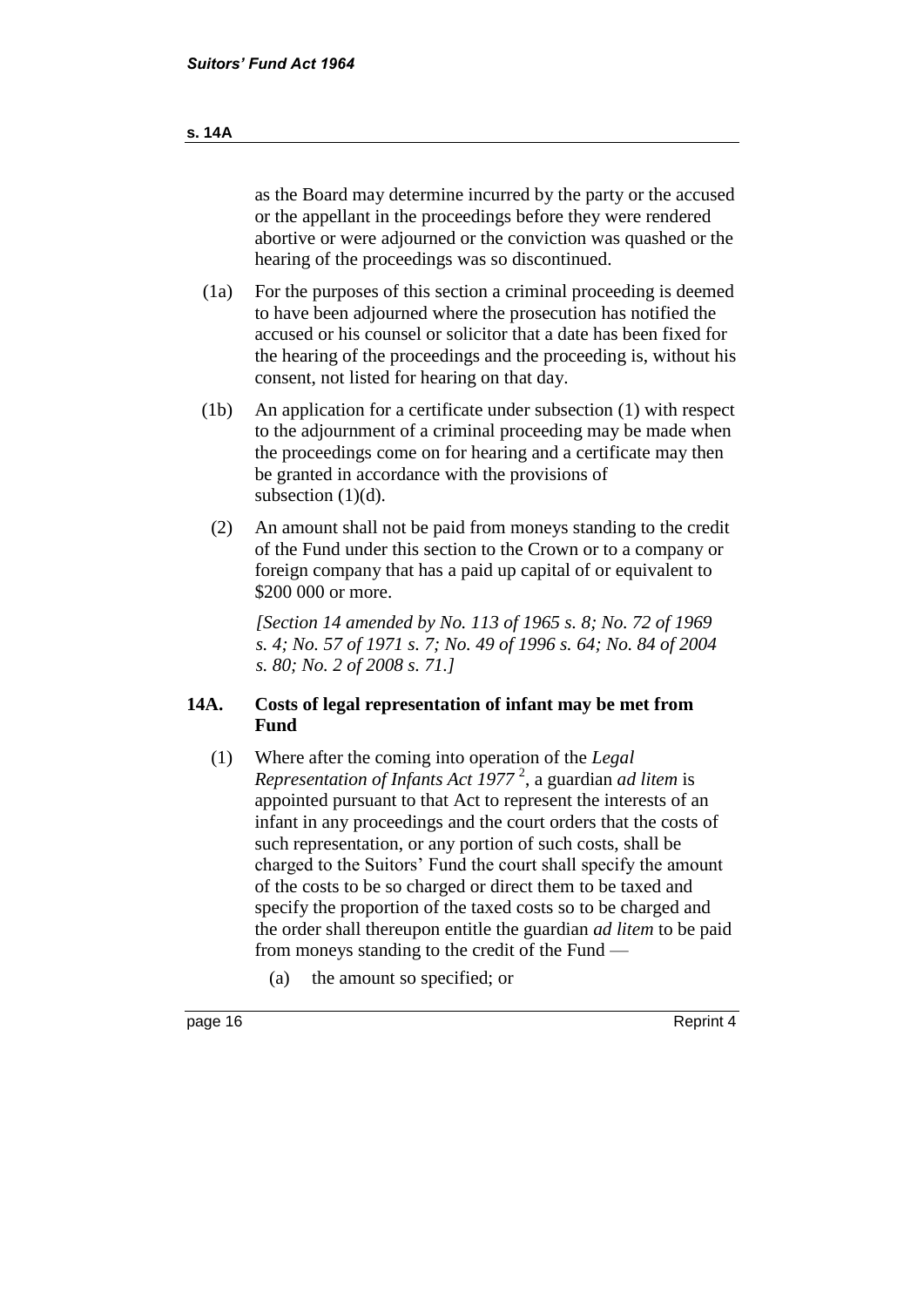- (b) an amount equal to that proportion of the costs as so taxed, together with such further costs as may be incurred by him in having the costs of the proceedings so taxed; or
- (c) an amount agreed upon by the Board and the solicitor representing the guardian *ad litem*.
- (2) Notwithstanding the provisions of subsection (1), the amount payable from moneys standing to the credit of the Fund in respect of any proceedings where an order is so made shall not in any case exceed \$1 000 or such other amount as may from time to time be prescribed.

*[Section 14A inserted by No. 44 of 1977 s. 4; amended by No. 49 of 1996 s. 64.]*

#### **14B. Costs of trial etc. where court refuses to approve settlement may be met from Fund**

 $(1)$  In this section —

*person under a disability* means —

- (a) an infant;
- (b) a person in respect of whom an administration order is in force under Part 6 of the *Guardianship and Administration Act 1990*; and
- (c) a person who, by reason of mental illness, defect or infirmity, however occasioned, is declared by the court to be incapable of managing his affairs in respect of any proceedings to which the declaration relates;

*settlement* includes a compromise of an action or of an appeal, acceptance of money paid into court and an acceptance of an offer to consent to judgment.

- (2) Where in any action or appeal
	- (a) there is a claim or appeal by or on behalf of a person under disability;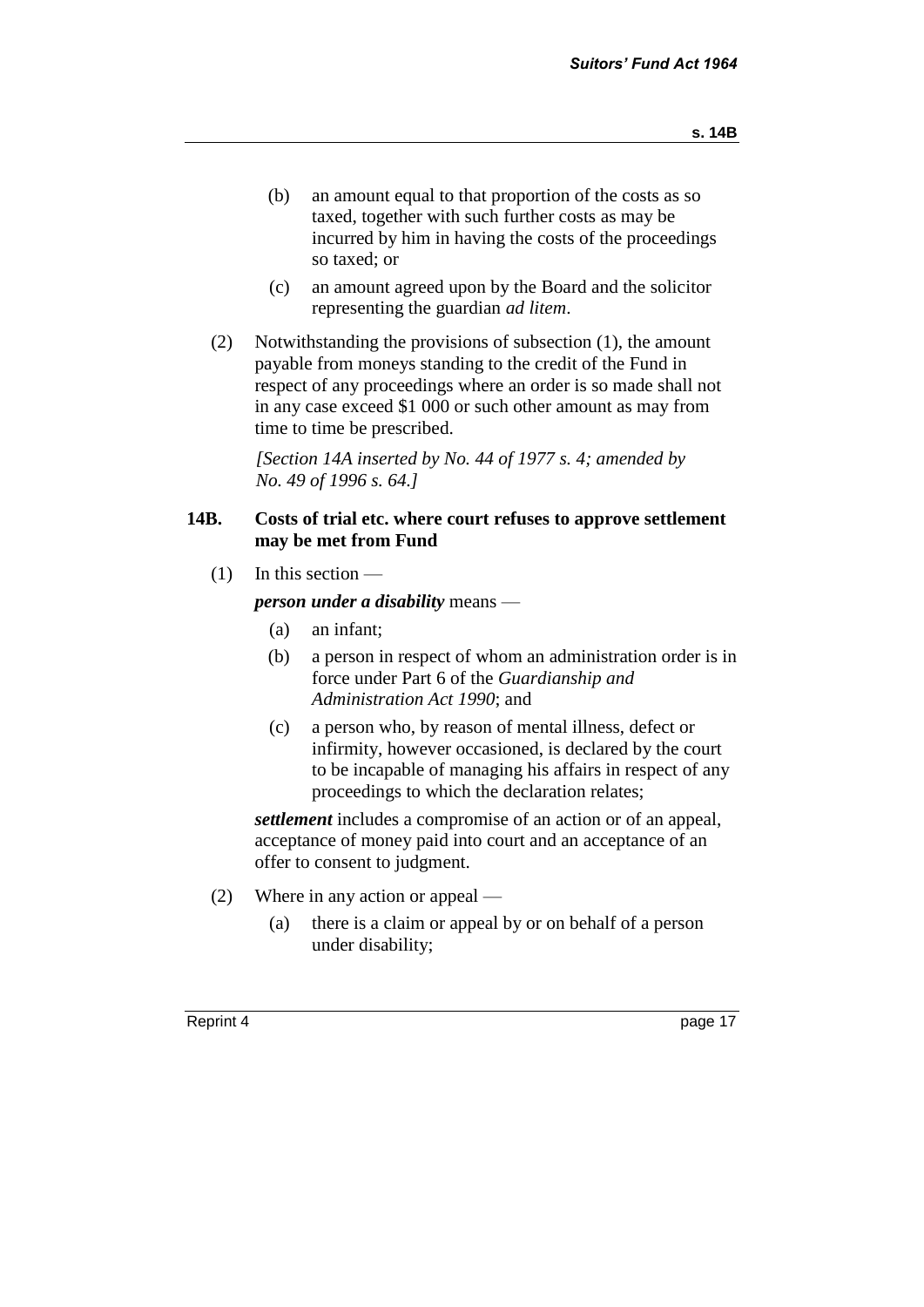- (c) the court refuses to approve the proposed settlement;
- (d) on trial of the action or in an appeal brought in relation thereto the amount awarded is not more than the amount offered in the proposed settlement; and
- (e) the person under disability or his next friend is ordered to pay the whole or any part of the costs of the action or appeal on any ground,

the court before which the action is tried, or the court by which the appeal is heard, as the case may be, may, upon application made to it in that behalf, grant to the person under disability or his next friend an indemnity certificate.

- (3) An indemnity certificate granted under subsection (2) entitles the person under disability or his next friend to be paid from moneys standing to the credit of the Fund —
	- (a) the costs of the action or the appeal ordered to be paid by the person under disability or his next friend; and
	- (b) the costs of the action or appeal, as the case may be, as determined by the Board, incurred by or on behalf of the person under disability after the date on which the court refused to approve the settlement.
- (4) Notwithstanding the provisions of subsection (3), the total amount payable from moneys standing to the credit of the Fund in respect of any proceedings in respect of which a certificate is so granted shall not in any case exceed \$5 000 or such other amount as may from time to time be prescribed.

*[Section 14B inserted by No. 37 of 1978 s. 2; amended by No. 24 of 1990 s. 123; No. 49 of 1996 s. 64.]*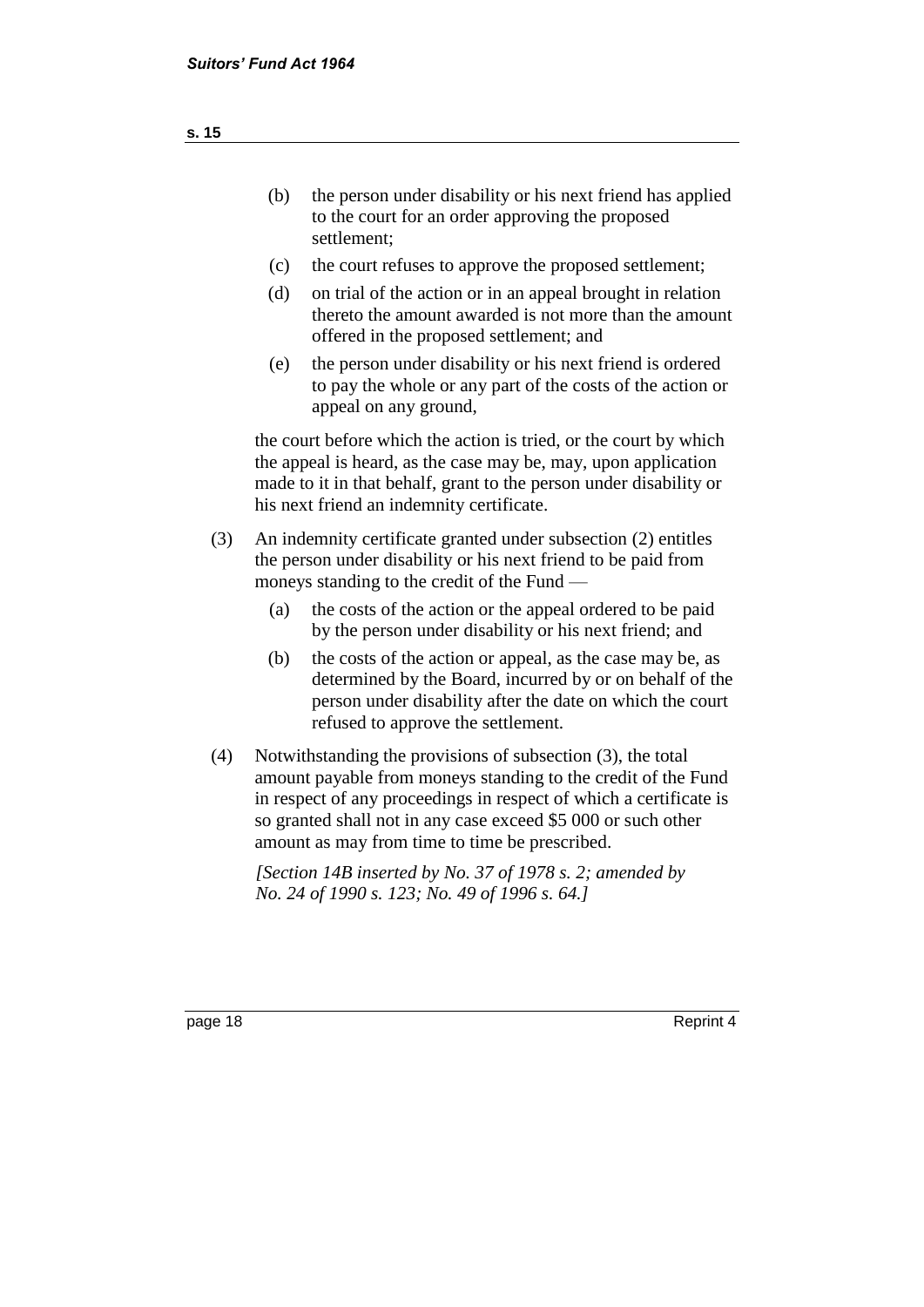#### **15. Costs of appeal etc. where award of damages overturned on appeal may be met from Fund**

- (1) Where after the coming into operation of this Act, a new trial is ordered in an action on the ground that the damages awarded in the action were excessive or inadequate, the respondent to the appeal or motion for the new trial is entitled to be paid from moneys standing to the credit of the Fund —
	- (a) an amount equal to the costs of the appellant in the appeal or motion for and upon the new trial ordered to be paid and actually paid by the respondent but where the Board is satisfied —
		- (i) that the respondent unreasonably refuses or neglects or is unable through lack of means to pay the whole of those costs or part thereof; or
		- (ii) that payment of those costs or part thereof would cause the respondent undue hardship; or
		- (iii) that the respondent cannot be found and the costs or part of those costs have not already been paid by the respondent and the Certificate of Taxation in respect thereof is produced to the Board,

the Board may direct in writing that an amount equal to those costs or to the part of those costs not already paid by the respondent be paid from moneys standing to the credit of the Fund for and on behalf of the respondent to the appellant and thereupon the appellant is entitled to payment from moneys standing to the credit of the Fund in accordance with the direction of the Board and the Fund is discharged from liability to the respondent in respect of those costs to the extent of the amount paid in accordance with the direction;

(b) an amount equal to the respondent's costs of the appeal or motion for and upon the new trial, as taxed or agreed upon by the Board and the respondent or the respondent's solicitor and not ordered to be paid by any other party; and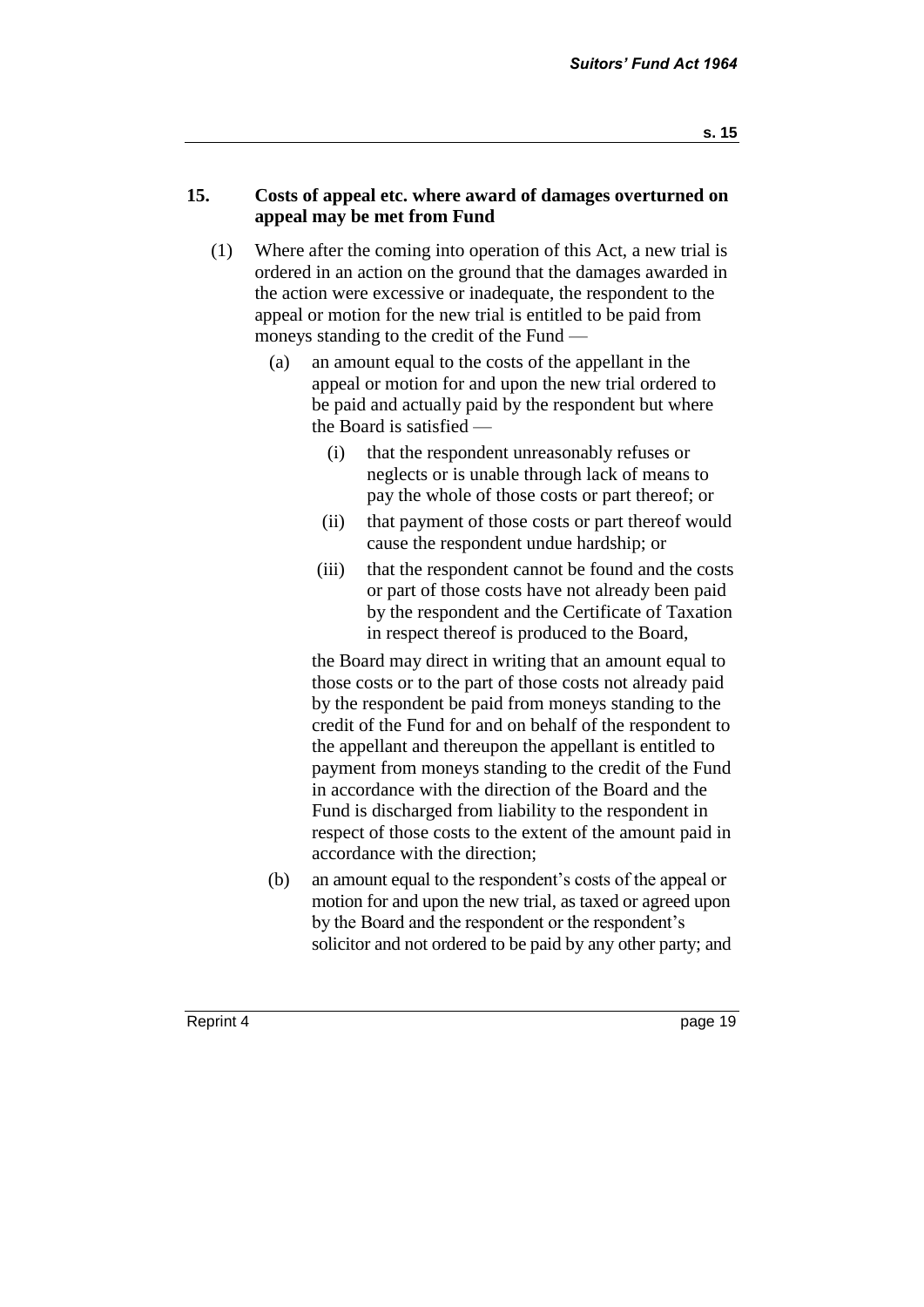- (c) where the costs referred to in paragraph (b) are taxed at the instance of the respondent an amount equal to the costs incurred by him in having those costs taxed.
- (2) Notwithstanding the provisions of subsection  $(1)$ 
	- (a) the aggregate of the amounts payable from moneys standing to the credit of the Fund pursuant to paragraphs (b) and (c) of that subsection shall not exceed the amount payable from moneys standing to the credit of the Fund pursuant to paragraph (a) of that subsection; and
	- (b) the amount payable from moneys standing to the credit of the Fund to any one respondent in respect of the appeal or motion for a new trial shall not in any case exceed the sum of \$1 000 or such other amount as may from time to time be prescribed.
- (2a) The provisions of subsections (1) and (2) relating to the entitlement of a respondent to an appeal to be paid from moneys standing to the credit of the Fund amounts in respect of costs of an appeal apply, with such modifications as are necessary, where, after the coming into operation of the *Suitors' Fund Act*  Amendment Act 1971<sup>1</sup>, on an appeal in an action a new trial is not ordered but damages awarded in the action are altered on the ground that they were excessive or inadequate.
- (3) This section does not apply where the respondent to the appeal or motion for the new trial is the Crown or a company or foreign company that has a paid up capital of or equivalent to \$200 000.

*[Section 15 amended by No. 113 of 1965 s. 8; No. 72 of 1969 s. 5; No. 57 of 1971 s. 8; No. 49 of 1996 s. 64.]*

#### **15A. Subsidiary and related corporations**

Notwithstanding any other provision of this Act, where it appears to the Board that a corporation is, for the purposes of the *Corporations Act 2001* of the Commonwealth, a related body corporate of another corporation that has a paid up capital

page 20 Reprint 4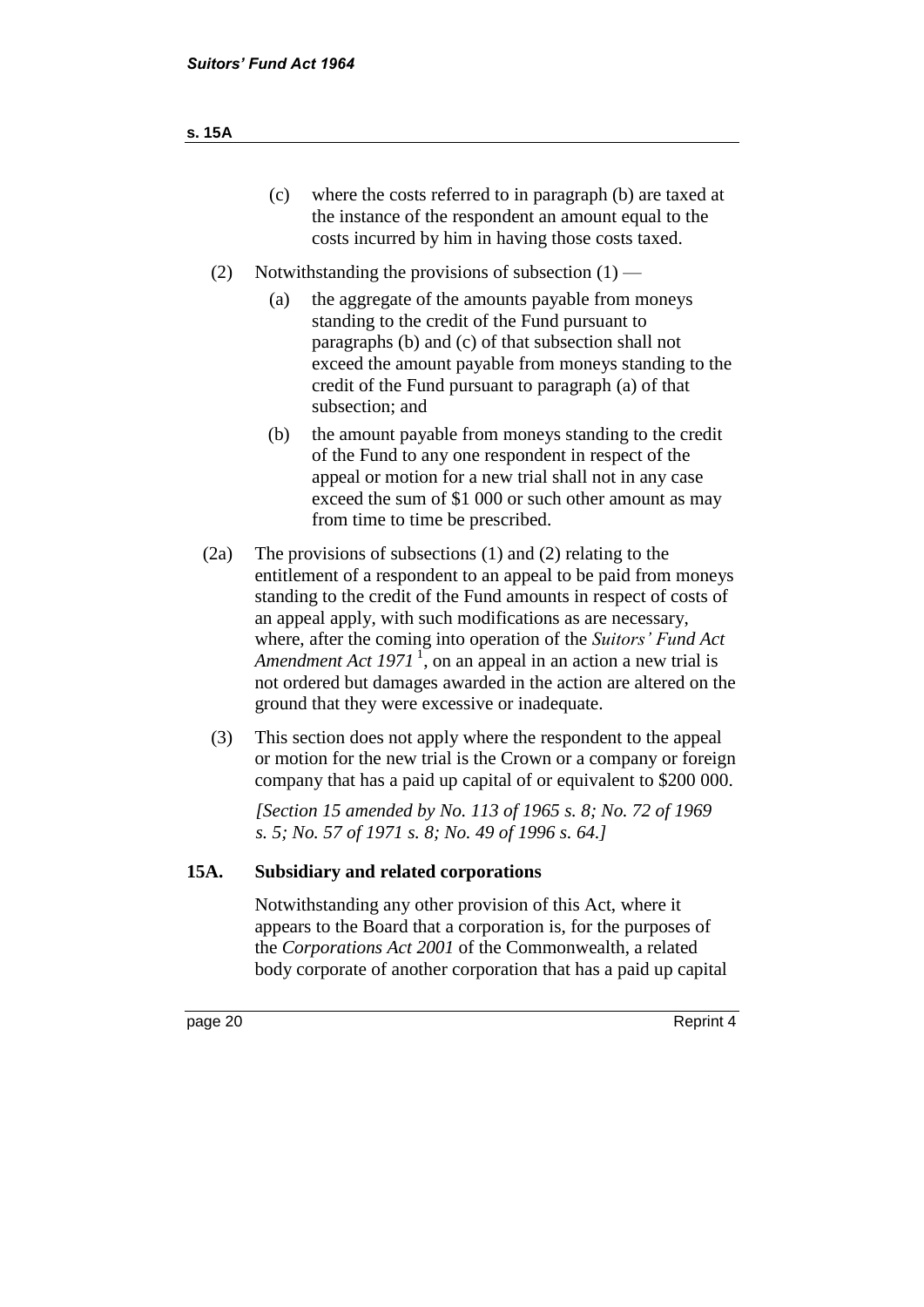*[Section 15A inserted by No. 57 of 1971 s. 9; amended by No. 10 of 1982 s. 28; No. 49 of 1996 s. 64; No. 20 of 2003 s. 47.]*

#### **16. Protection from personal liability**

Neither the Board nor a person who is, or has been, a member of the Board is liable in any action or proceeding for anything done or omitted in good faith, in or in connection with, the exercise or purported exercise of any power conferred, or the carrying out of any duty imposed on the Board by this Act.

#### **17. Regulations**

The Governor may make regulations prescribing all matters that by this Act are required or authorised to be prescribed or that are necessary or convenient to be prescribed for carrying out or giving effect to the provisions of this Act and in particular may make regulations for or with respect to —

- (a) the manner of operating on the Fund;
- (b) the taxation or assessment of costs for the purposes of this Act in circumstances not provided for under the rules of the appropriate court or where a party to an appeal refuses or neglects to tax his costs;
- (c) regulating the preparation and service of bills of costs proposed to be taxed for the purposes of this Act; and
- (d) prescribing forms for the purposes of this Act.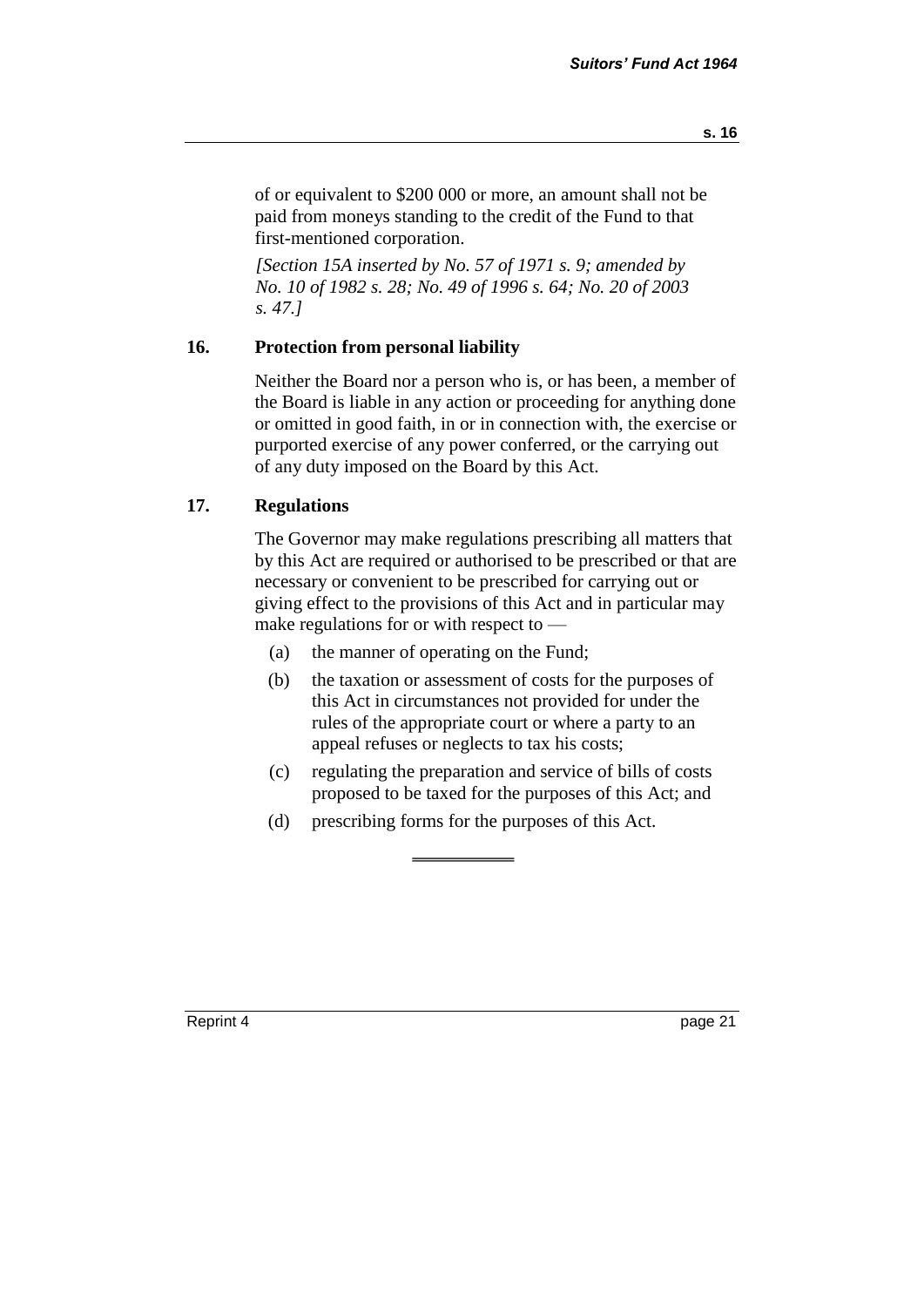#### **Notes**

<sup>1</sup> This reprint is a compilation as at 25 June 2010 of the *Suitors' Fund Act 1964* and includes the amendments made by the other written laws referred to in the following table. The table also contains information about any reprint.

| <b>Short title</b>                                                                               | <b>Number</b><br>and year               | <b>Assent</b> | Commencement                                                                                                                              |  |
|--------------------------------------------------------------------------------------------------|-----------------------------------------|---------------|-------------------------------------------------------------------------------------------------------------------------------------------|--|
| Suitors' Fund Act 1964                                                                           | 43 of 1964<br>$(13$ Eliz. II<br>No. 43) | 19 Nov 1964   | s. 1-7: 1 Jan 1965 (see s. 2 and<br>Gazette 24 Dec 1964 p. 4093);<br>balance: 2 Aug 1965 (see s. 2<br>and Gazette 16 Jul 1965<br>p. 2059) |  |
| Decimal Currency<br>Act 1965                                                                     | 113 of 1965                             | 21 Dec 1965   | Act other than s. 4-9:<br>21 Dec 1965 (see s. 2(1));<br>s. 4-9: 14 Feb 1966 (see s. $2(2)$ )                                              |  |
| Suitors' Fund<br>Act Amendment Act 1969                                                          | 72 of 1969                              | 27 Oct 1969   | 27 Oct 1969                                                                                                                               |  |
| Suitors' Fund Act<br>Amendment Act 1971                                                          | 57 of 1971                              | 15 Dec 1971   | 18 Feb 1972 (see s. 2 and<br>Gazette 18 Feb 1972 p. 355)                                                                                  |  |
| Suitors' Fund Act<br>Amendment Act 1977                                                          | 44 of 1977                              | 7 Nov 1977    | 1 Jan 1978 (see s. 2 and Gazette<br>30 Dec 1977 p. 4743)                                                                                  |  |
| Suitors' Fund Act<br>Amendment Act 1978                                                          | 37 of 1978                              | 21 Aug 1978   | 21 Aug 1978                                                                                                                               |  |
| Suitors' Fund Act<br>Amendment Act<br>$(No. 2)$ 1978                                             | 58 of 1978                              | 21 Sep 1978   | 21 Sep 1978                                                                                                                               |  |
| Reprint of the Suitors' Fund Act 1964 approved 21 Aug 1979 (includes amendments<br>listed above) |                                         |               |                                                                                                                                           |  |
| Companies<br>(Consequential<br>Amendments) Act 1982<br>s.28                                      | 10 of 1982                              |               | 14 May 1982 1 Jul 1982 (see s. 2(1) and<br>Gazette 25 Jun 1982 p. 2079)                                                                   |  |
| Suitors' Fund<br>Amendment Act 1984                                                              | 58 of 1984                              | 24 Oct 1984   | 21 Nov 1984                                                                                                                               |  |
| <b>Acts Amendment</b><br>(Financial<br>Administration and<br>Audit) Act 1985 s. 3                | 98 of 1985                              | 4 Dec 1985    | 1 Jul 1986 (see s. 2 and <i>Gazette</i><br>30 Jun 1986 p. 2255)                                                                           |  |

#### **Compilation table**

page 22 Reprint 4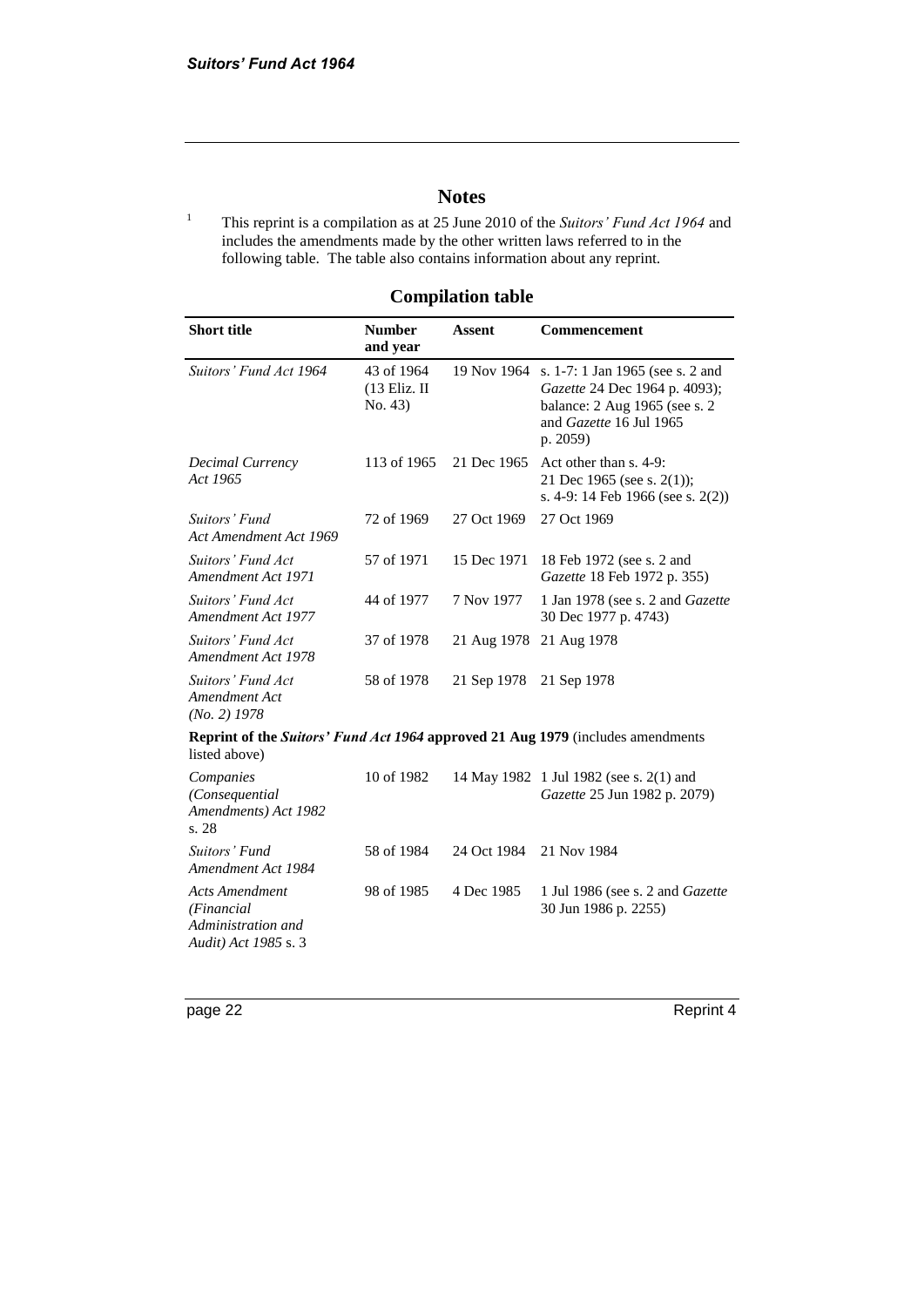| <b>Short title</b>                                                                                   | <b>Number</b><br>and year | <b>Assent</b> | <b>Commencement</b>                                                                                     |  |  |
|------------------------------------------------------------------------------------------------------|---------------------------|---------------|---------------------------------------------------------------------------------------------------------|--|--|
| Guardianship and<br><b>Administration Act 1990</b><br>s. 123                                         | 24 of 1990                | 7 Sep 1990    | 20 Oct 1992 (see s. 2 and<br>Gazette 2 Oct 1992 p. 4811)                                                |  |  |
| Financial Administration<br>Legislation Amendment<br>Act 1993 s. 11                                  | 6 of 1993                 | 27 Aug 1993   | 1 Jul 1993 (see s. $2(1)$ )                                                                             |  |  |
| <b>Acts Amendment</b><br>(Ministry of Justice)<br>Act 1993 Pt. 18 <sup>3</sup>                       | 31 of 1993                | 15 Dec 1993   | 1 Jul 1993 (see s. 2)                                                                                   |  |  |
| <b>Financial Legislation</b><br>Amendment Act 1996<br>s. 64                                          | 49 of 1996                | 25 Oct 1996   | 25 Oct 1996 (see s. 2(1))                                                                               |  |  |
| Trustees Amendment<br>Act 1997 s. 18                                                                 | 1 of 1997                 | 6 May 1997    | 16 Jun 1997 (see s. 2 and<br>Gazette 10 Jun 1997 p. 2661)                                               |  |  |
| Workers' Compensation<br>and Rehabilitation<br>Amendment Act 1999<br>s. 61                           | 34 of 1999                | 5 Oct 1999    | 15 Oct 1999 (see s. 2(2) and<br>Gazette 15 Oct 1999 p. 4889)                                            |  |  |
| <b>Reprint of the Suitors' Fund Act 1964 as at 29 Oct 1999</b> (includes amendments listed<br>above) |                           |               |                                                                                                         |  |  |
| Corporations<br>(Consequential<br>Amendments) Act (No. 2)<br>2003 Pt. 23                             | 20 of 2003                | 23 Apr 2003   | 15 Jul 2001 (see s. 2(1) and<br>Cwlth Gazette 13 Jul 2001<br>No. S285)                                  |  |  |
| Acts Amendment and<br>Repeal (Courts and Legal<br><i>Practice</i> Act 2003 s. 68                     | 65 of 2003                | 4 Dec 2003    | 1 Jan 2004 (see s. 2 and Gazette<br>30 Dec 2003 p. 5722)                                                |  |  |
| Statutes (Repeals and<br>Minor Amendments)<br>Act 2003 s. 114                                        | 74 of 2003                | 15 Dec 2003   | 15 Dec 2003 (see s. 2)                                                                                  |  |  |
| <b>Courts Legislation</b><br>Amendment and Repeal<br>Act 2004 s. 141                                 | 59 of 2004                | 23 Nov 2004   | 1 May 2005 (see s. 2 and<br>Gazette 31 Dec 2004 p. 7128)                                                |  |  |
| Criminal Procedure and<br>Appeals (Consequential<br>and Other Provisions)<br>Act 2004 s. 78 and 80   | 84 of 2004                | 16 Dec 2004   | 2 May 2005 (see s. 2 and<br>Gazette 31 Dec 2004 p. 7129<br>(correction in Gazette<br>7 Jan 2005 p. 53)) |  |  |
| Reprint 3: The Suitors' Fund Act 1964 as at 22 Jul 2005 (includes amendments listed                  |                           |               |                                                                                                         |  |  |

Reprint 4 page 23

above)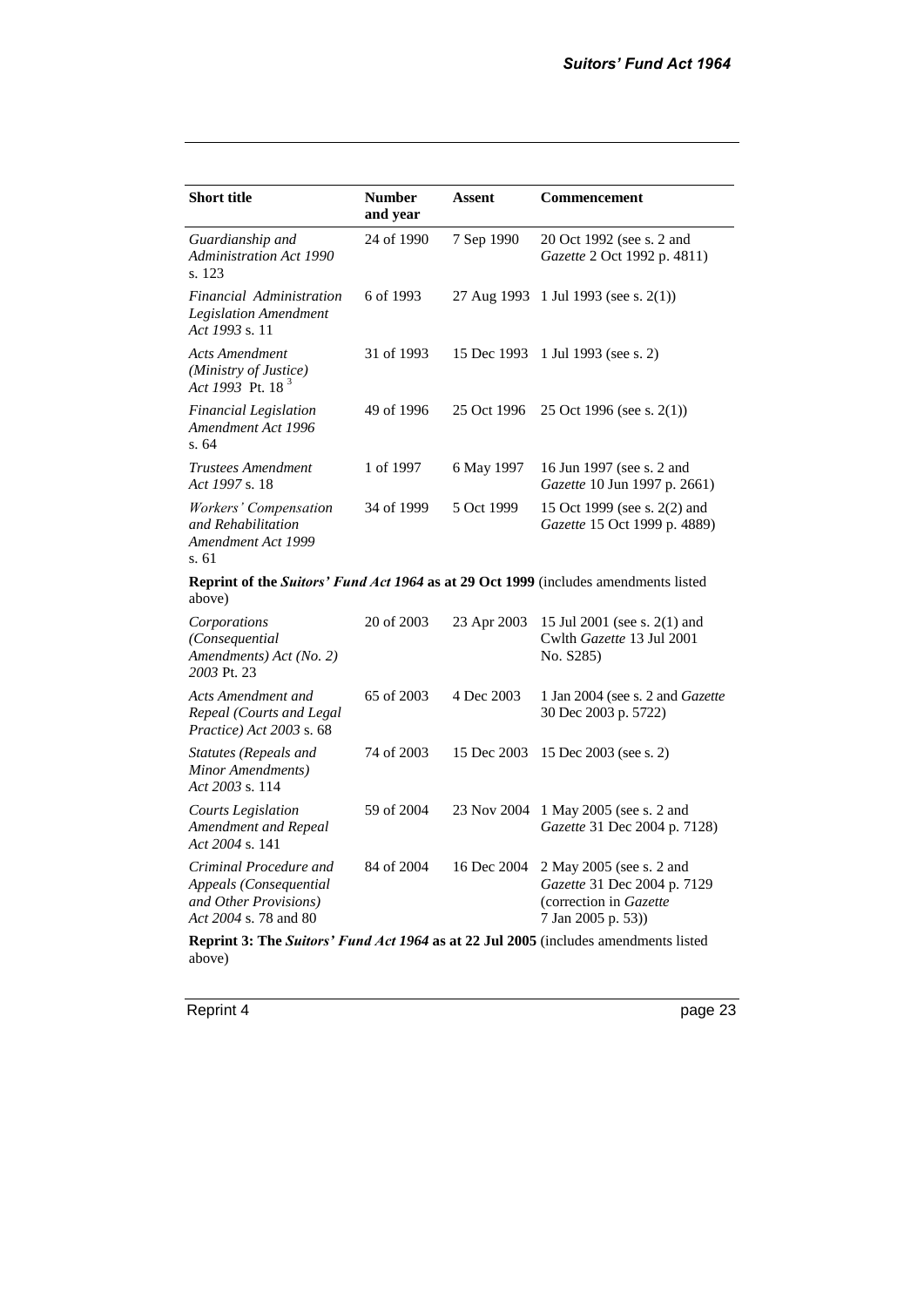| <b>Short title</b>                                                                                   | <b>Number</b><br>and year | Assent      | <b>Commencement</b>                                                           |
|------------------------------------------------------------------------------------------------------|---------------------------|-------------|-------------------------------------------------------------------------------|
| Machinery of<br>Government<br>(Miscellaneous<br>Amendments) Act 2006<br>Pt. 3 Div. 7                 | 28 of 2006                | 26 Jun 2006 | 1 Jul 2006 (see s. 2 and <i>Gazette</i><br>27 Jun 2006 p. 2347)               |
| <b>Financial Legislation</b><br>Amendment and Repeal<br>Act $2006$ s. 4 and<br>Sch. 1 cl. 164        | 77 of 2006                | 21 Dec 2006 | 1 Feb 2007 (see s. 2(1) and<br><i>Gazette</i> 19 Jan 2007 p. 137)             |
| Criminal Law and<br>Evidence Amendment<br>Act 2008 s. 71                                             | 2 of 2008                 | 12 Mar 2008 | 27 Apr 2008 (see s. 2 and<br><i>Gazette</i> 24 Apr 2008 p. 1559)              |
| Legal Profession<br>Act 2008 s. 708                                                                  | 21 of 2008                |             | 27 May 2008 1 Mar 2009 (see s. 2(b) and<br><i>Gazette</i> 27 Feb 2009 p. 511) |
| <b>Reprint 4: The Suitors' Fund Act 1964 as at 25 Jun 2010</b> (includes amendments listed<br>above) |                           |             |                                                                               |

2 Proclaimed 1 Jan 1978, see s. 2 and *Gazette* 23 Dec 1977, p. 4671.

<sup>3</sup> The *Acts Amendment (Ministry of Justice) Act 1993* s. 68 is a savings provision that is of no further effect.

page 24 Reprint 4